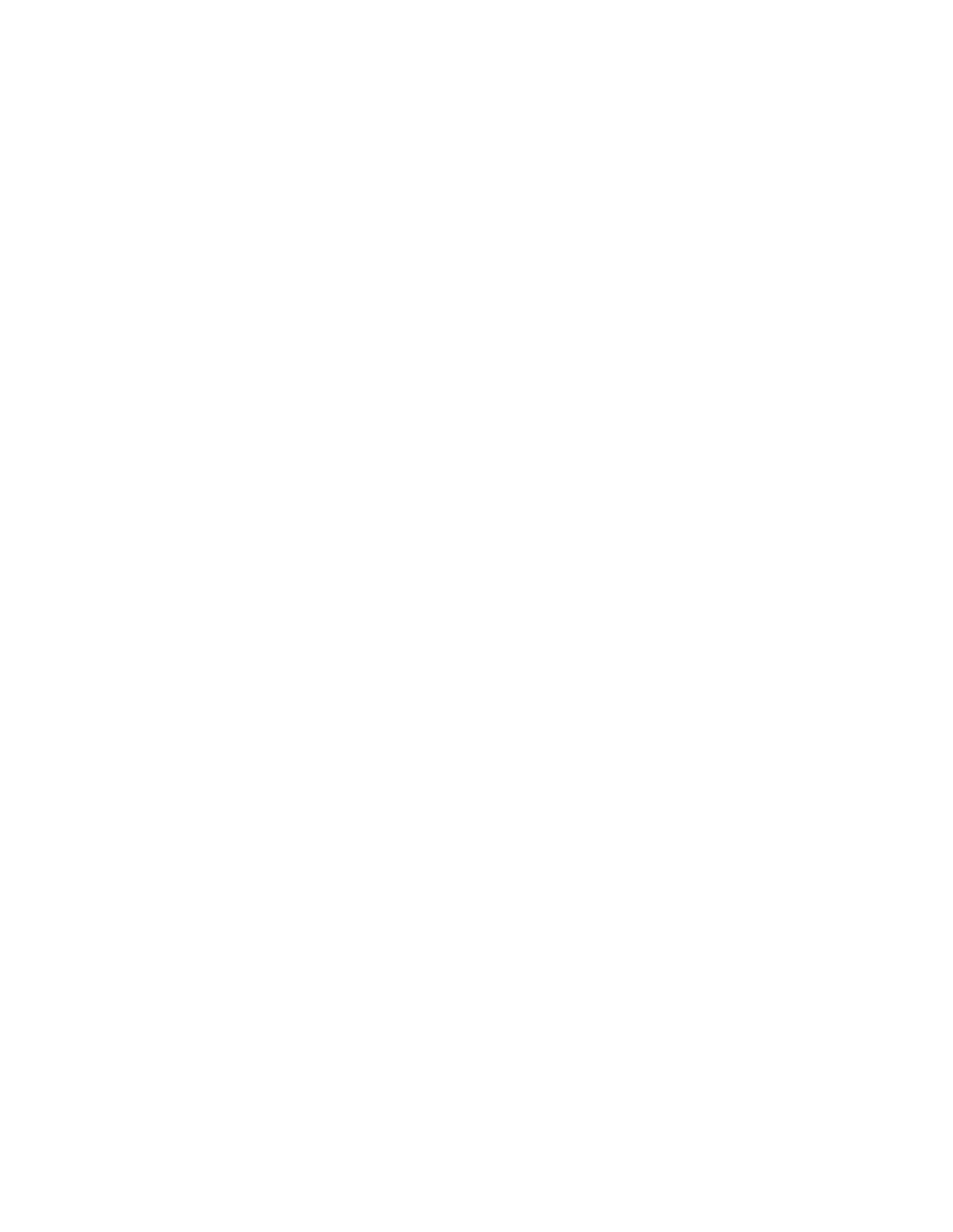# **Knowledge Translation (KT) for Indigenous Communities:**

**A Policy Making Toolkit** 

P. Gaye Hanson *and* Janet Smylie

Prepared by P. Gaye Hanson and Janet Smylie on behalf of the Indigenous KT Summit Steering Committee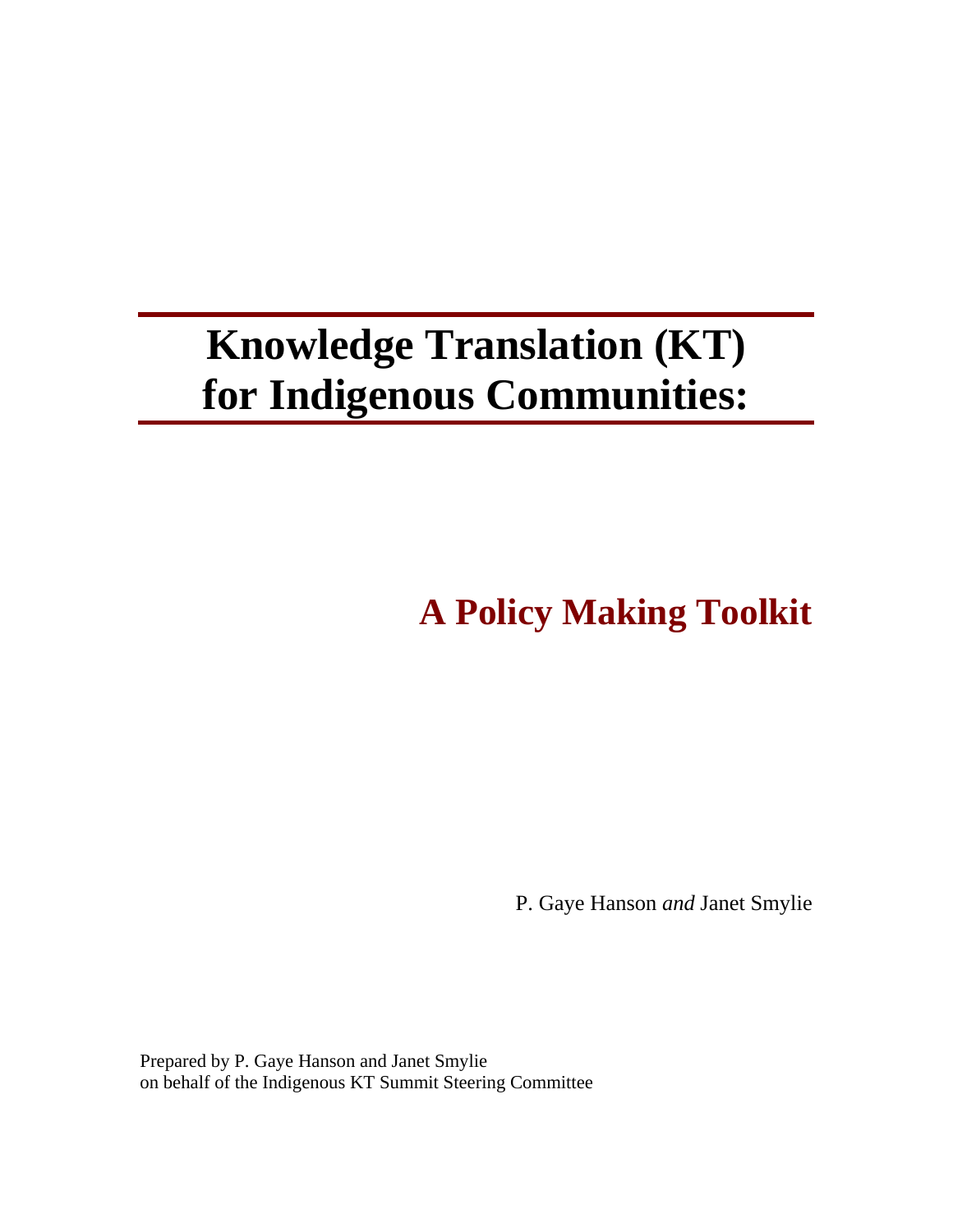#### Copyright © 2006 P. Gaye Hanson and Janet Smylie Some rights reserved.

#### **Creative Commons license:**

This report is licensed under Creative Commons Attribution-NonCommercial-NoDerivs 2.5 Canada. Creative Commons licenses have a community-centric framework which advocates sharing of knowledge and the collaborative development of information-based products of all mediums and genres.

- **Attribution:** You let others copy, distribute and display, and perform your copyrighted work and derivative works based upon it — but only if they give you credit.
- **Noncommercial:** You let others copy, distribute, display, and perform your work and derivative works based upon it — but for noncommercial purposes only.
- **No Derivative works:** You let others copy, distribute, display, and perform only verbatim copies of your work, not derivative works based upon it. Derivative works can only be made if others agree to continue with the attribution and noncommercial license for the derivative work.

Information about Creative Commons licenses is available at http://www.creativecommons.ca



With funding provided by Health Canada, the National Collaborating Centre for Aboriginal Health, and the Saskatchewan Health Research Foundation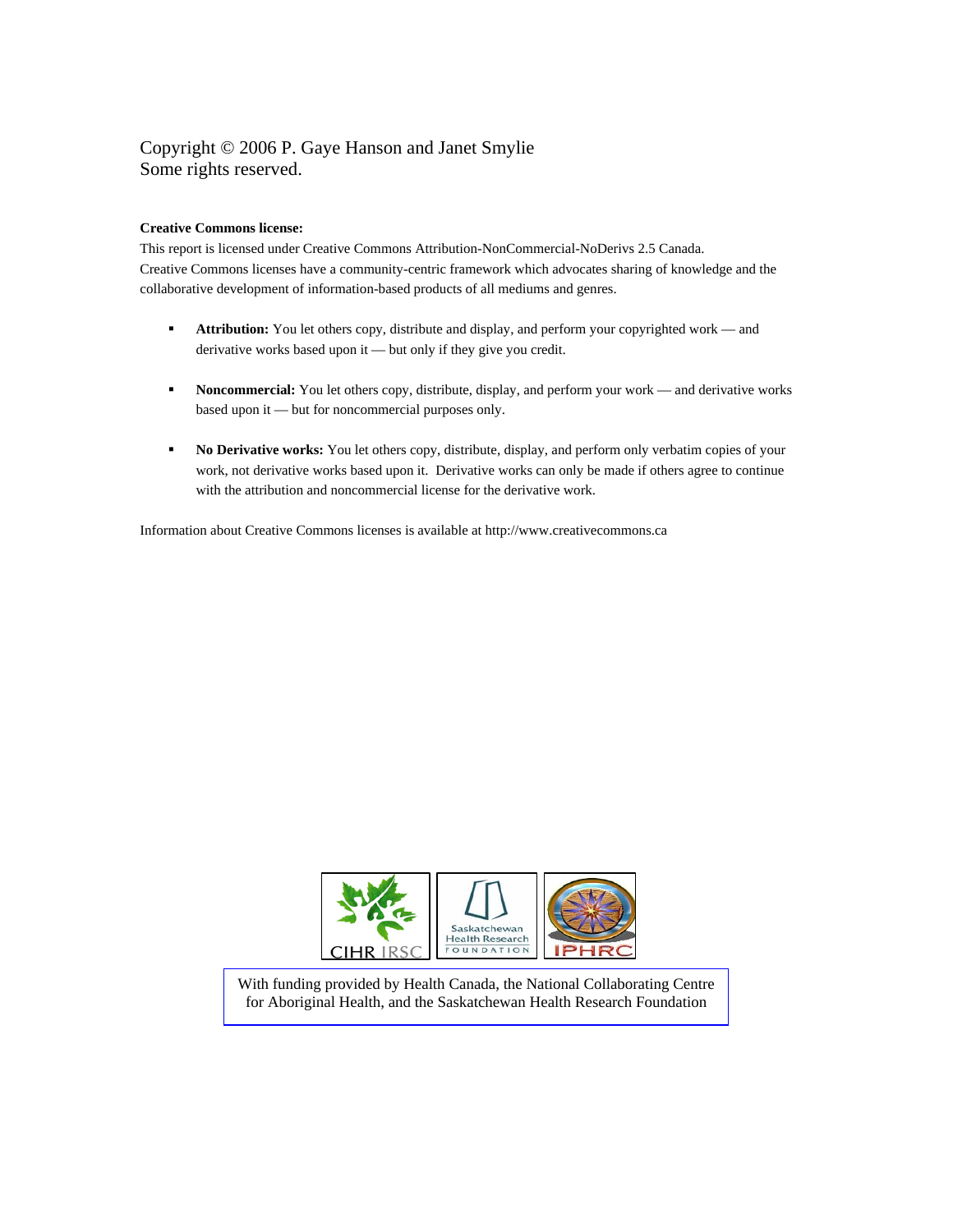# **Acknowledgements**

We would like to acknowledge all those individuals and organizations that contributed to making the Knowledge Translation (KT) Summit a success. The leadership of Dr. Janet Smylie was well supported by her project team which included research staff and associates along with staff members from the Indigenous Peoples' Health Research Centre (IPHRC). The speakers were inspiring and participants were generous in their engagement throughout the Summit. The policy focussed meeting on the last day also contributed to the quality of input used to develop this KT Toolkit.

The generous support of participating funding organizations is also gratefully acknowledged. These included the Canadian Institutes for Health Research (CIHR), Health Canada, the National Collaborating Centre for Aboriginal Health, the Saskatchewan Health Research Foundation (SHRF) and IPHRC.

We also acknowledge the capable authorship of P. Gaye Hanson, R.N., B.Sc.N, M.P.A. IPHRC Senior Visiting Research Scholar, who worked with the valuable input generated by KT Summit speakers and participants to develop this KT Toolkit under the direction of Dr. Janet Smylie.

The Knowledge Translation Summit Team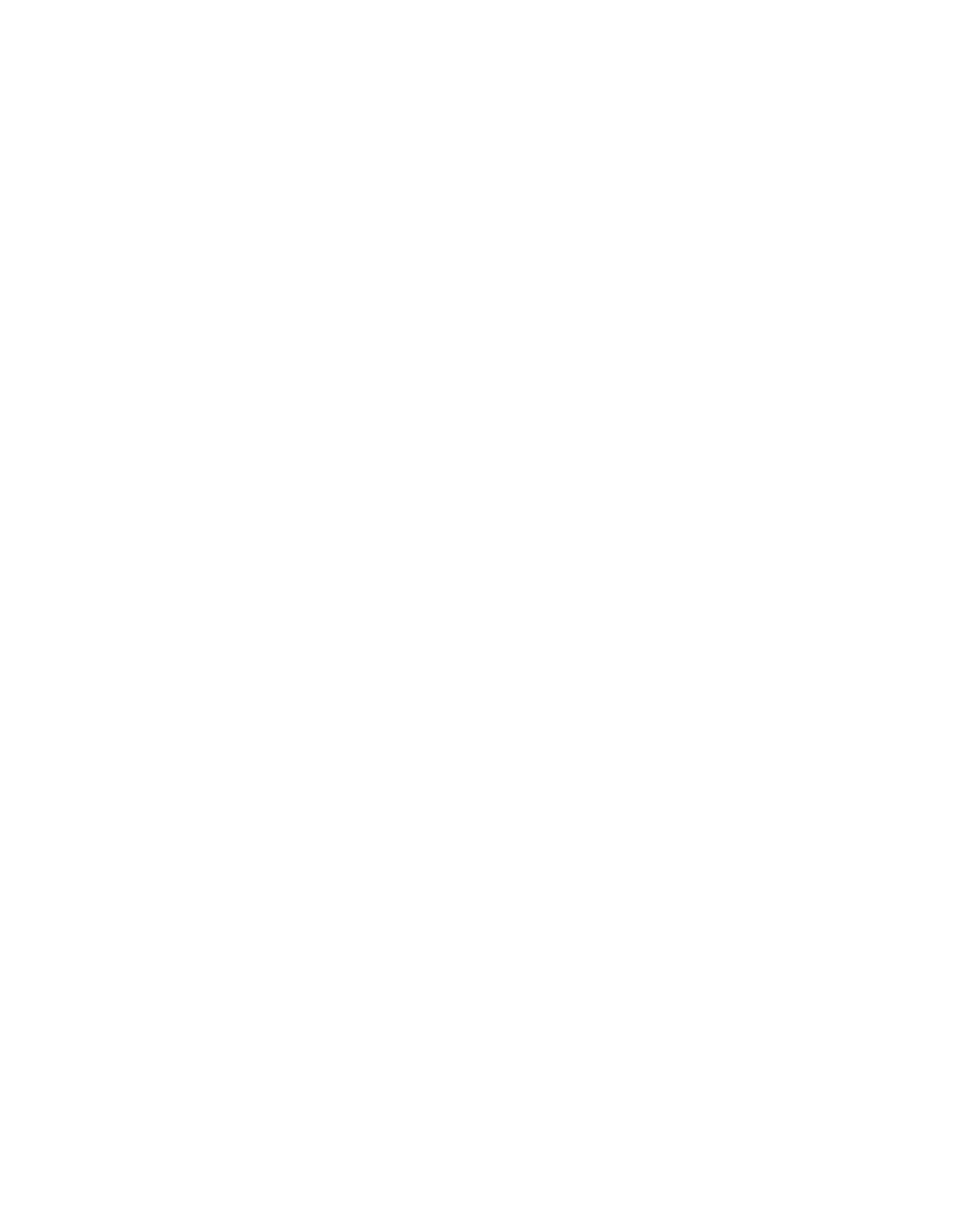# **Table of Contents**

| Introduction                                                                                                        |                                            |                                                               | $\mathbf{1}$        |
|---------------------------------------------------------------------------------------------------------------------|--------------------------------------------|---------------------------------------------------------------|---------------------|
| What are the KT Challenges at the Community Level<br>What is a Toolkit for KT Policy Making at the Community Level? |                                            |                                                               | 1<br>$\overline{2}$ |
|                                                                                                                     |                                            |                                                               |                     |
| 1.0                                                                                                                 |                                            | What is Knowledge Translation?                                | $\mathfrak{Z}$      |
|                                                                                                                     | Knowledge                                  |                                                               | $\overline{3}$      |
|                                                                                                                     | Translation                                |                                                               | 3                   |
|                                                                                                                     |                                            | <b>Knowledge Translation</b>                                  | $\overline{4}$      |
| 2.0                                                                                                                 |                                            | What is Policy?                                               | $\overline{4}$      |
| 3.0                                                                                                                 |                                            | What is a Knowledge Translation (KT) policy for               |                     |
|                                                                                                                     | Indigenous communities?                    |                                                               | $\overline{4}$      |
| 4.0                                                                                                                 | How would a community develop a KT policy? |                                                               | 8                   |
|                                                                                                                     | 4.1                                        | KT Community Context and Policy Making Environment            | 8                   |
|                                                                                                                     | 4.2                                        | <b>KT Policy Purpose</b>                                      | 9                   |
|                                                                                                                     | 4.3                                        | <b>KT Policy Development Process</b>                          | 9                   |
|                                                                                                                     | 4.4                                        | <b>KT Policy Content</b>                                      | 10                  |
| 5.0                                                                                                                 |                                            | A Knowledge Circle                                            | 11                  |
|                                                                                                                     |                                            | <b>B. Sample KT Outline for Reference</b>                     | 15                  |
| Section 1:                                                                                                          |                                            | Purpose and Scope                                             | 15                  |
| Section 2:                                                                                                          |                                            | Definition of Terms                                           | 15                  |
| Section 3:                                                                                                          |                                            | Principles                                                    | 16                  |
| Section 4:                                                                                                          |                                            | Roles and Responsibilities                                    | 17                  |
| Section 5:                                                                                                          |                                            | <b>Knowledge Translation Structures</b>                       | 18                  |
| Section 6:                                                                                                          |                                            | <b>Options for Knowledge Translation Processes</b>            | 19                  |
| Section 7:                                                                                                          |                                            | Knowledge Sharing, Dissemination or Distribution and Feedback | 21                  |
| Section 8:                                                                                                          |                                            | <b>Policy Amendment Process</b>                               | 23                  |
| Section 9:                                                                                                          |                                            | Guidelines for Implementation of the KT Policy                | 23                  |

### **C. References 24**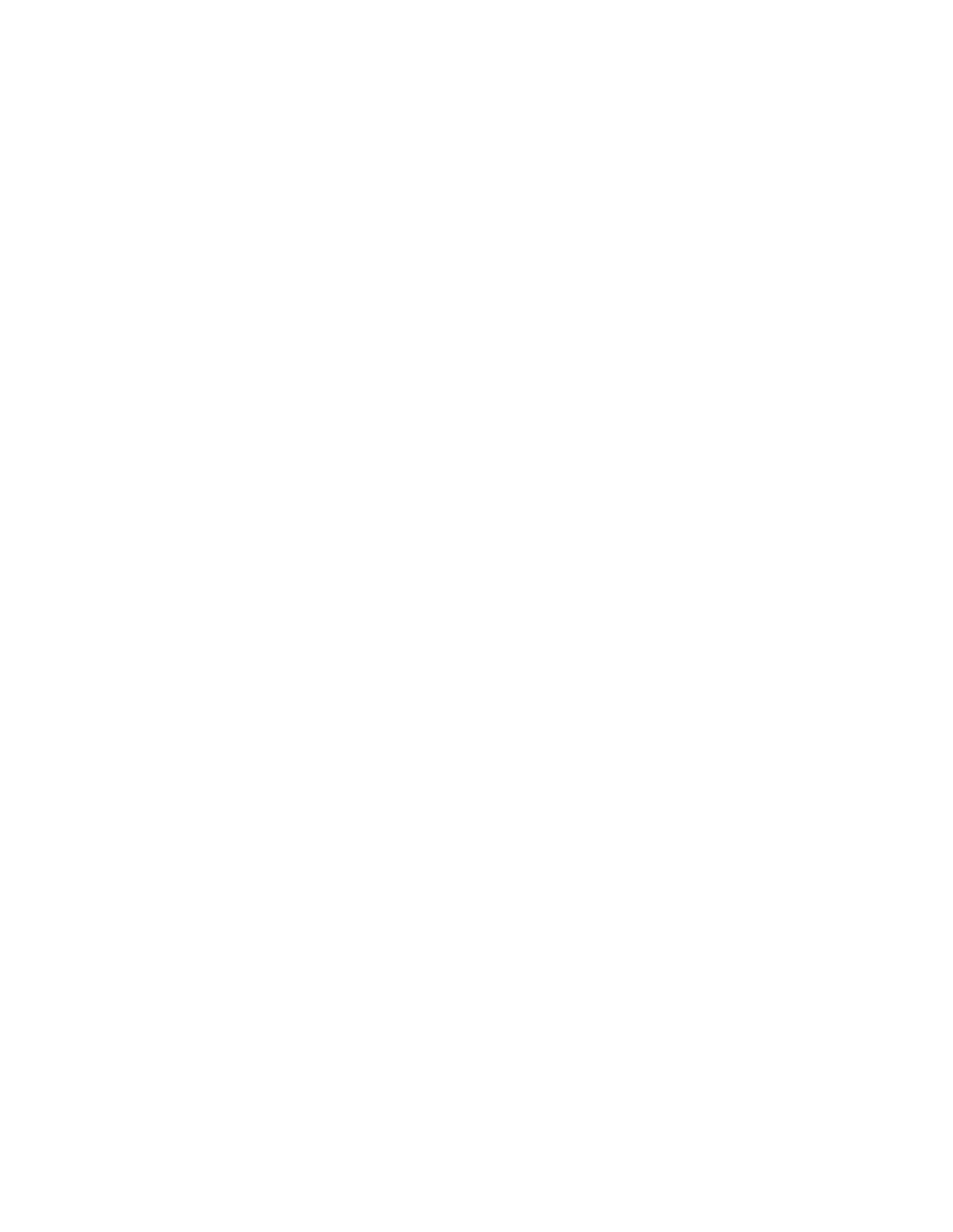# **Knowledge Translation (KT) for Indigenous Communities: A Policy Making Toolkit**

# **Introduction**

We have put together this kit of information to provide practical assistance to community policy makers and those who assist them (policy analysts, etc.) in development of Knowledge Translation (KT) policy. The specific focus is on health related knowledge translation. The toolkit has been developed for use at the First Nation, Inuit or Métis community level, understanding that regional, provincial/territorial and national organizations may provide assistance to communities. These organizations may also need KT policy to guide their internal knowledge processes as well as their support of the grassroots communities. The request for this information came from the KT Summit hosted in March 2006 by the Indigenous Peoples' Health Research Centre (IPHRC) and other organizations in Regina, Saskatchewan. The Summit provided an opportunity for researchers, community members and organizational representatives from Canada and the international community to gather to discuss KT as it affects Indigenous people. The dialogue throughout the four day summit and the discussions held with a small group during the last day informed this toolkit. The call from the participants at the summit was to provide practical assistance to communities planning to develop policy to guide their decisions about knowledge development, translation and use in and with their communities. Seeing Indigenous and non-Indigenous knowledge and ways of translating knowledge fully respected, side-by-side, in knowledge translation processes is also a desired outcome of KT policy processes.

# **What are the KT Challenges at the Community Level?**

Communities face a variety of challenges related to knowledge and knowledge translation. One example is the case of health related information being brought into the community from an external government organization. The information may not fit the community context due to the use of the English language when not all community members read or understand English, it may not be culturally relevant, or may lack information on specific community concerns that are not shared by other communities. In this case, the information may need language and/or knowledge translation to ensure the information fits the community and is easily understood by community members.

A second example may be a situation where an outside researcher is coming into the community with a proposal for a research project. The community may be concerned about the benefit the community may receive from the research and ask for a knowledge translation plan. The plan, if well developed and implemented, would see the results of the research being returned to the community in an appropriate way to make sure the community shares in the benefit of the research project.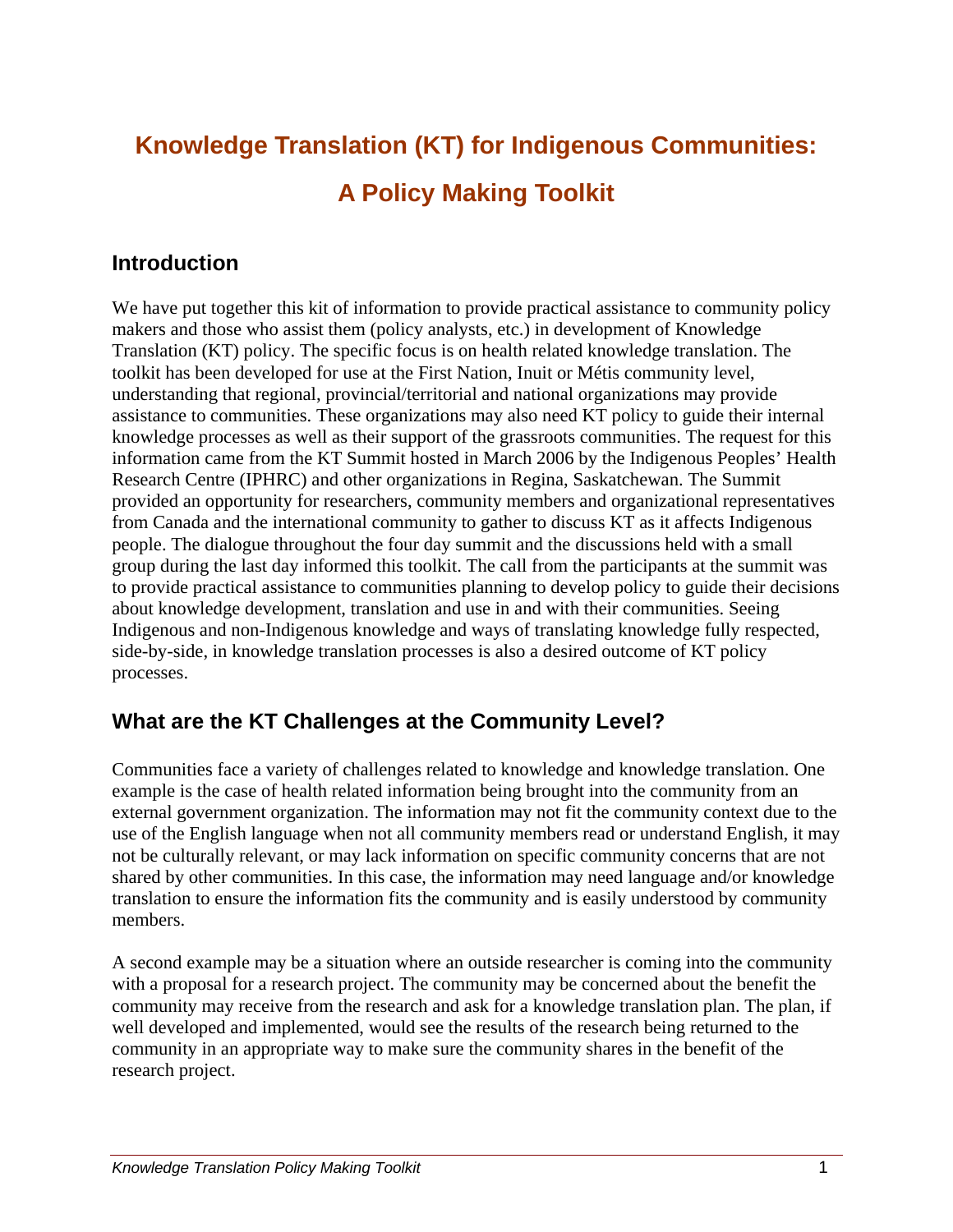A third example may be the use of Indigenous knowledge in the development of health or social policy or programs in the community. A community level KT policy could help to ensure that appropriate protocol is used in accessing Indigenous knowledge and that the knowledge keepers are properly respected and acknowledged. The written documentation of Indigenous knowledge previously transmitted orally needs to be done carefully and be guided by policy to ensure protection of the knowledge, including intellectual property protection, if appropriate.

# **What is a Toolkit for KT Policy Making at the Community Level?**

The toolkit is intended to briefly review issues in KT, provide an overview of a possible process for policy making and suggest principles and elements to think about when drafting a KT policy at the community level. We hope to provide easy to understand and practical guidance for navigating knowledge translation.

The purpose of the toolkit is to make a contribution to understanding and supporting community action in knowledge translation. A similar approach has been taken by the National Aboriginal Health Organization (NAHO) in the development and distribution of toolkits such as "Privacy Tool Kit", "Ethics in Health Research: Key Issues" and "Surveillance Tool Kit". These other toolkits are available from the First Nation Centre at NAHO [www.naho.ca/fnc.](http://www.naho.ca/fnc)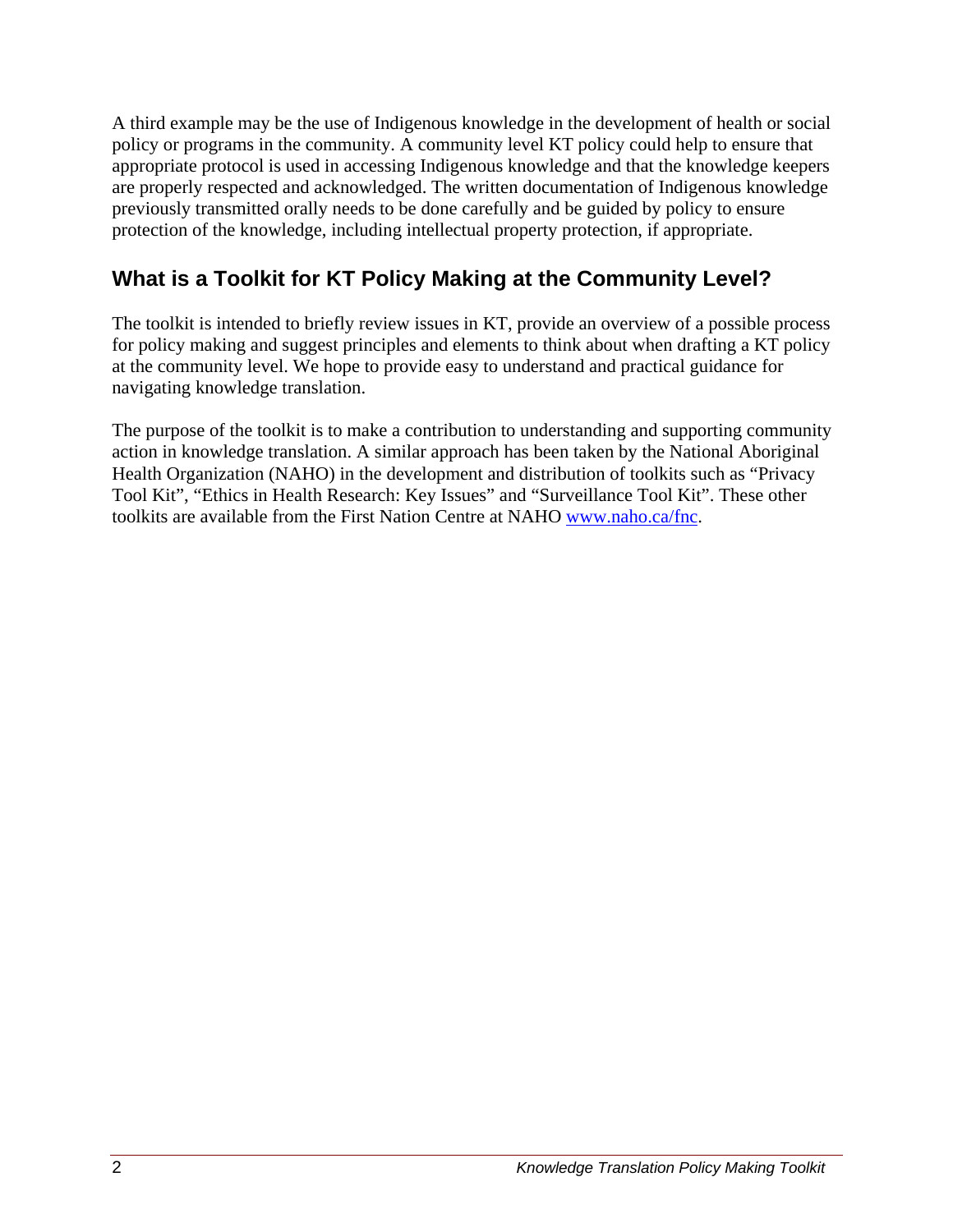# **A. Knowledge Translation Policy Development**

# **1.0 What is Knowledge Translation?**

We will begin with finding a common understanding of key words:

#### **KNOWLEDGE**

Current definitions of knowledge include:

- a state of fact or a state of knowing
- familiarity, awareness or understanding gained through experience or study
- specific information about something

Knowledge can be held by a person or a group. It is possible that it can be shared through teaching and learning of all kinds and can be stored for later transmission in written form, pictures or stories and legends of oral tradition. In reviewing the ethical use of knowledge, both the knowledge and the intent directing the use of the knowledge must be reviewed.

#### **TRANSLATION**

Aspects of the definitions of translation include:

- the act or process of translating, especially from one language to another
- the act of changing form or appearance
- changing the knowledge to fit a new context such as medical information changed to be understood by a non-medical consumer or patient
- rewording something for a specific person or group to easily understand

In translation of the written word from one language to another or from highly technical to less technical language, one of the principles is ensuring that the meaning is the same or similar once the translation is complete. In knowledge translation, one of the concerns is to ensure the meaning or integrity of the knowledge is not damaged or lost in translation.

#### **KNOWLEDGE TRANSLATION**

Dictionaries do not have this term in them yet, as it is new. The main health research funding agency in Canada – the Canadian Institutes of Health Research (CIHR) describes knowledge translation as: "a broad concept, encompassing all steps between the creation of new knowledge and its application to yield beneficial outcomes for society." (CIHR, 2006)

KT strategies as documented by the CIHR include linkage and exchange, communication and education, policy change and program and practice improvement initiatives. CIHR's vision of successful KT is "the exchange, synthesis and ethically sound application of knowledge within a complex set of interactions among researchers and users – to accelerate the capture of the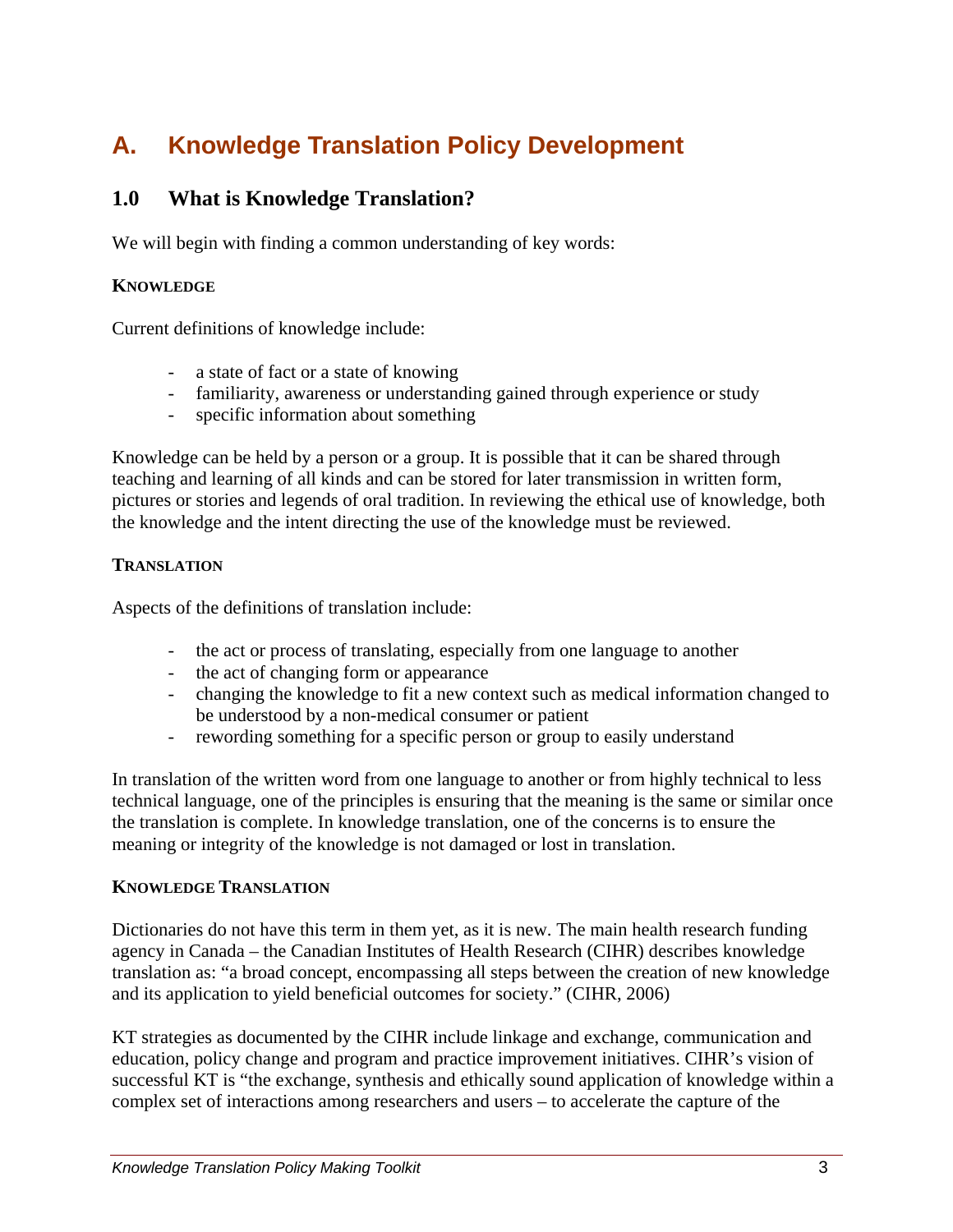benefits of research for Canadians through improved health, more effective services and products and a strengthened health care system." (CIHR, 2006) The World Health organization (WHO) identifies KT as a way of bridging the "know-do" gap, using knowledge to improve health policy, programs and practices. (WHO, 2005)

Effective knowledge translation also requires an understanding of local and cultural knowledge systems or "ways of knowing" practices by Indigenous leaders and communities. Indigenous knowledge translation is also connected to discussions of literacy, culture and health (Kaplan-Myrth, 2006)

# **2.0 What is Policy?**

A simple definition of policy is a plan or course of action of a government, business or other organization intended to influence decision and actions. Policy is a written or non-written statement of intent used to guide decision making. For example, communities may have policies relating exercising powers of self-government in lands and resources. The administration of community affairs may involve policy guiding the expenditure of funds for various purposes and who has what level of authority to spend money.

Policies that guide hiring and management of employees form the human resource management policies. Policies may be formalized and written or informally communicated as "the way we do business". For example, an organization may have an unwritten policy that everyone washes their own coffee cups or a family may have an unwritten policy that all bottles and cans are set aside for recycling.

# **3.0 What is a Knowledge Translation (KT) policy for Indigenous communities?**

In considering the development of a KT policy at the community level, specific issues and interests need to be considered which may include the following:

**INDIVIDUAL AND COMMUNITY (COLLECTIVE) BENEFIT** – The primary concern is how to ensure that the development and use of knowledge ensures a positive impact for individuals and communities. Knowledge that is generated in a context that is non-Indigenous and far removed from community realities may be "lost in translation" as it comes into the community and may create more harm than good. We need to ensure the meaning and the value of the knowledge is not lost and that it is filtered by the community, if necessary, to ensure the most positive impact. KT policy may ensure community benefit is one result of the generation and use of knowledge within the community.

**DIVERSITY AND ETHICAL SPACES – The recognition of inherent diversity within and between** Indigenous communities must be considered in working with knowledge. The spectrum of values and practices of the non-Indigenous research partners, institutions, bureaucracies; and the "ethical spaces" where these Indigenous and non-Indigenous diversities meet must also be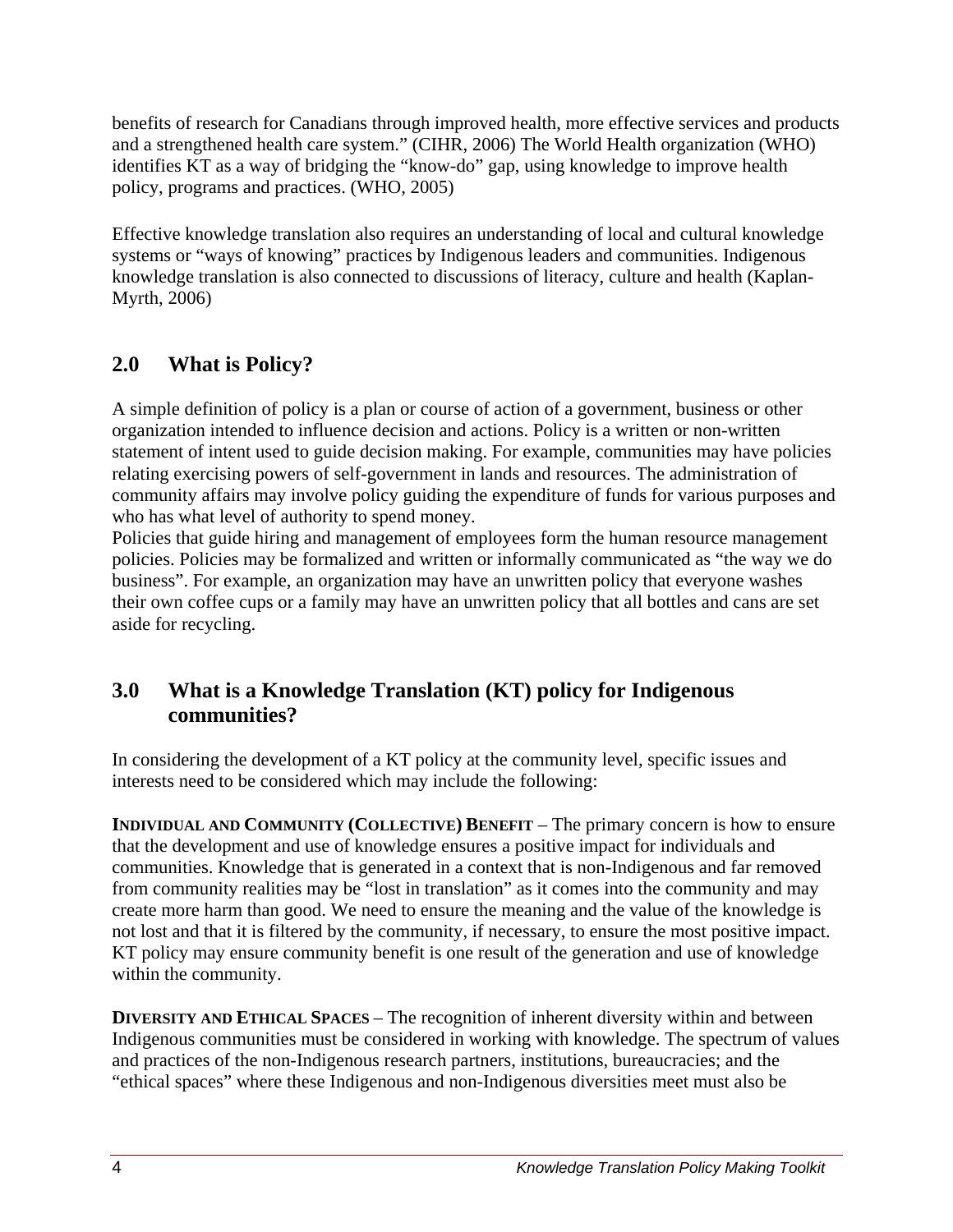included. (Kaplan-Myrth, 2006). KT policy may ensure diversity is respected and opportunities for the creation of ethical spaces for dialogue created.

**INDIGENOUS IDENTITY** – The protection and development of individual and community identity as "Indigenous" and the related issues are central to the discussion of knowledge and knowledge translation. The KT policy may speak to both Indigenous and non-Indigenous knowledge and how the use of both can enhance Indigenous identity.

**OLD, NEW AND TRANSFORMED KNOWLEDGE** – Knowledge Translation is not just about new knowledge. Some of the most treasured knowledge in an Indigenous community is the old or traditional knowledge. Much of this knowledge is held sacred and is kept and shared under the protection of protocol and cultural practices. Transformed knowledge is the result of making new connections between elements of knowledge, sometimes bringing together old and new, that together is transformed into new knowledge. The KT policy may cover one or all categories of knowledge.

**KNOWLEDGE, SACRED KNOWLEDGE AND WISDOM** – Balance and spiritual harmony are seen as characteristics of wisdom. To tap into wisdom means understanding the true meaning from the roots or collective understanding. It is understood that knowledge can be given, received and imparted from one to another. Wisdom involves the ability to responsibly and respectfully provide assistance to others in developing awareness and understanding. Knowledge can be held in the mind alone, whereas wisdom must also engage the heart and spirit. The body and its connection to mother earth is also a source of wisdom. Skills are about doing, knowledge about thinking and wisdom is about being and knowing. KT policy may include all of these dimensions.

**INDIGENOUS LANGUAGES AND INDIGENOUS LANGUAGE TRANSLATION –** Indigenous languages embody the true spirit, history and culture and therefore a deeper meaning of knowledge. Indigenous languages are powerful in communicating the truth which taps into deeper layers of meaning and understanding. In some cases the "spirit embedded in the words and the language" gets lost in translating from the Indigenous language to a western language. KT policy may include provisions for protecting and ensuring the integrity of the knowledge so that true meaning is not lost in translation.

**INDIGENOUS WAYS OF BEING, KNOWING AND DOING – Understanding the meaning of** Indigenous knowledge requires the ability to work from a perspective that is human and spirit centred. The need to translate knowledge into action was fundamental to survival. Individuals were expected to "walk the talk" and demonstrate patience, presence and readiness to learn. Wholistic approaches that seek to connect learning with the mind, body, spirit and heart were seen as those that strengthen the community. KT policy may need to find new ways to encompass the "whole" when seeking to provide policy related to Indigenous knowledge and wisdom.

**HONESTY AND GENEROSITY** – Ethically sound use of knowledge is based in principles of honesty and generosity. The wise ones know that the more that knowledge and wisdom is shared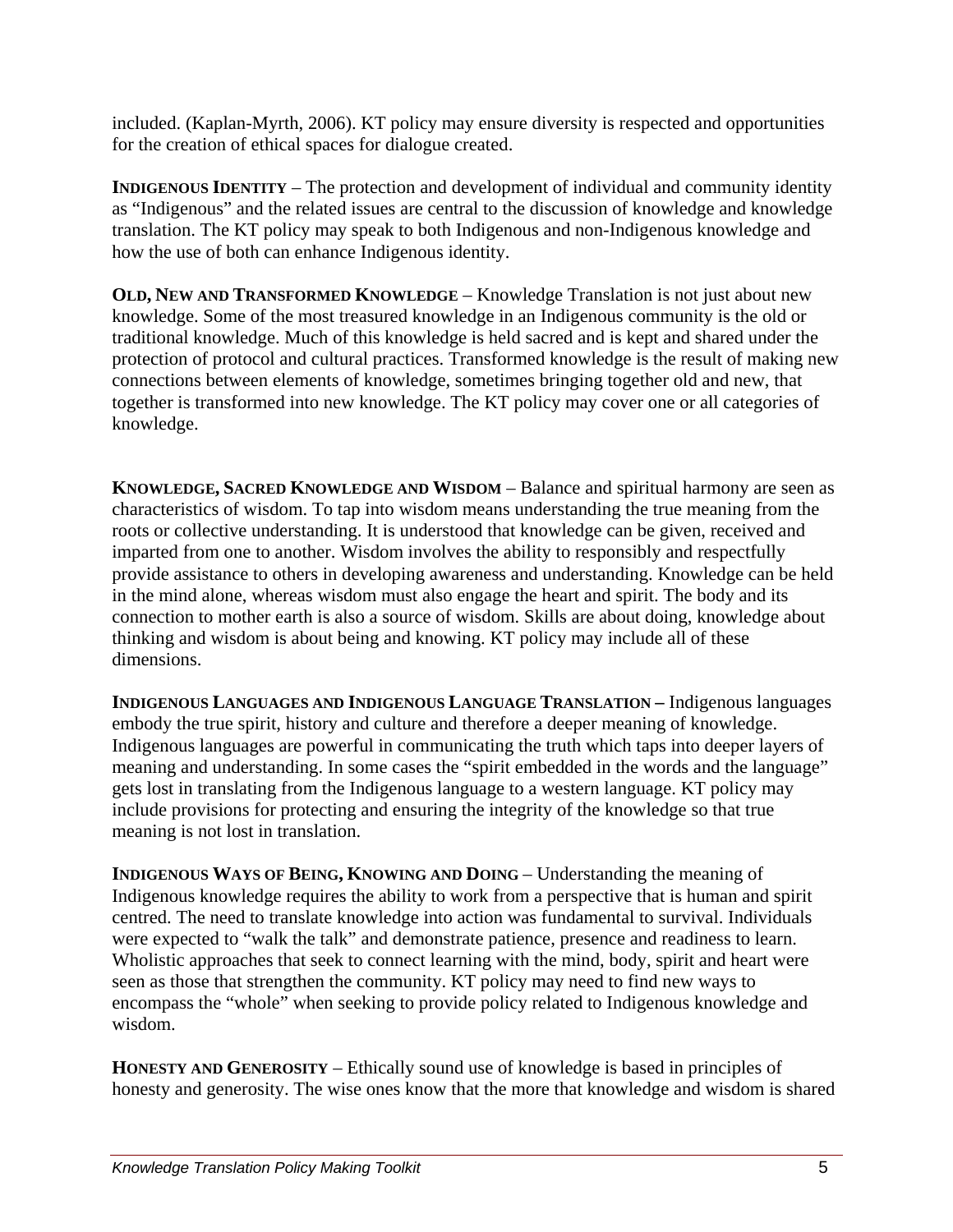in a spirit of generosity, the more the Creator will bless a person with more and deeper understanding. KT policy may need to provide a number of different ways through which knowledge can be shared honestly and generously.

**RESPECT AND TRUST** – Respect and trust, as two linked principles are at the foundation of understanding that relationships are the vehicles for knowledge sharing. In order to develop trusting relationships, respect must be demonstrated for the knowledge, the community and the knowledge keepers. Knowledge is understood, translated and shared within the context of relationships. According to Indigenous wisdom, relationships are best developed on a foundation of trust and respect. KT policy needs to ensure that foundation is built and maintained to support KT related activities.

**RELEVANCE** – Communities have a limited capacity to engage in research and formal knowledge translation. Therefore, the community engagement needs to be dedicated to KT projects that are relevant to the community. If the project is highly relevant to the community, it may be worth it to the community to make it a priority. KT policy may need to include measures and methods for use in sorting out the issue of relevance.

**BACK AND FORTH RECIPROCITY** – The knowledge must go back and forth, sometimes many times to develop shared meaning. Reciprocity means that within the community and beyond the community, there is an expectation that individuals and groups will both give and receive benefits. The KT policy may need to include mechanisms for ensuring balanced reciprocity in all KT related relationships.

**USE OF KNOWLEDGE IN A "GOOD WAY"** - Self-knowledge, spiritual development, reflection, relationship and connection with teachers are Indigenous ways to ensure the "ethical review" of decisions and actions. Misuse of knowledge and the power that it brings is not expected of those with higher levels of spiritual and cultural development, which is why the learners are assessed before the most sacred and powerful knowledge is shared in traditional oral tradition. These protective mechanisms do not work as well with written knowledge. The KT policy may need to provide mechanisms for protection of Indigenous knowledge and ways of assuring Indigenous ethics review of the use of knowledge.

**KNOWLEDGE SHARING BETWEEN RELATIONS** – As stated by Fred Wien at the KT Summit, "it is beneficial for Aboriginal and non-Aboriginal people to draw from both (Indigenous and non-Indigenous) traditions; people coming together to learn from each other is knowledge therapy (growing, respecting, contributing to each other's learning)". (Kaplan-Myrth, 2006). Sakej Henderson said that 'the basic beauty of knowledge translation is that you are creating shared meanings out of diversity. You have not extinguished the diversity, you are extending the diversity. That enhances knowledge and languages. It should empower, mediate, reconcile." (Kaplan-Myrth, 2006) The understanding of the interconnectedness of all people, all living things and all knowledge is what is meant by the blessing "all my relations" that is often used in some communities to close a prayer. The KT policy may need to be creative in expressing traditional views of knowledge and knowledge sharing.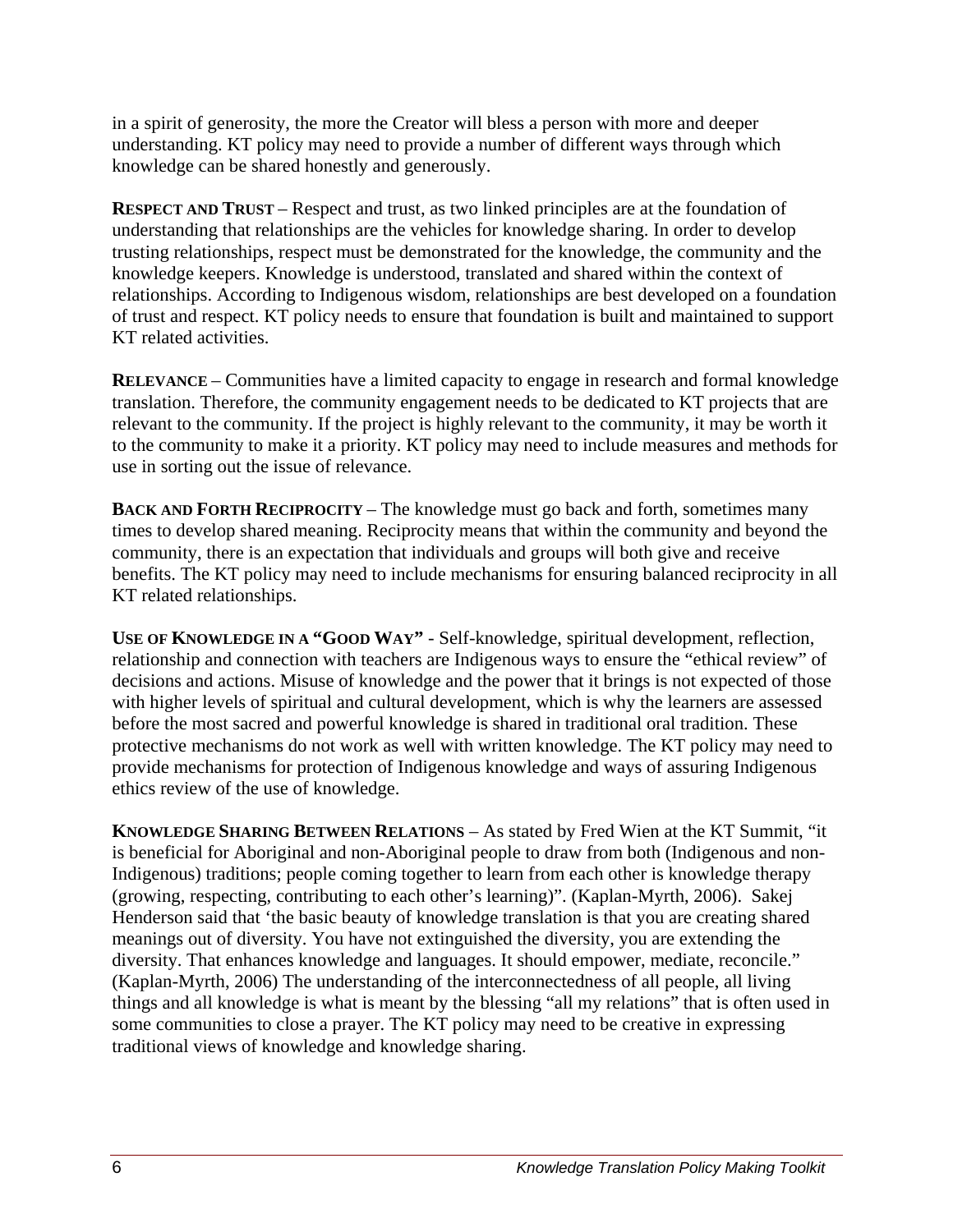**ART AND SCIENCE OF DIALOGUE** – Willie Ermine has stated that "dialogue is key and that it is not so much about policy or research methodology as it is about how we understand each other across cultures." (Kaplan-Myrth, 2006) Eber Hampton has added that "something new has come along (in knowledge translation) – it isn't really new, because it is Indigenous practice – as human beings, that notion of sitting in a circle and talking to each other to find out what we can learn from each other. That is very old practice, it is tried, tested and true over thousands of years and generations." (Kaplan-Myrth, 2006) A KT policy can include descriptions of the principles and practices that support dialogue.

**SAFETY** – Sue Crengle also spoke at the KT summit and stated that "safety is a concern throughout the (knowledge translation) process." The challenge is how to make the process culturally safe for Indigenous knowledge and Indigenous people. (Kaplan-Myrth, 2006) Including provisions to ensure safety is another possibility for the KT policy.

**OWNERSHIP AND STEWARDSHIP** – As one anonymous Summit participant said - "how can we enter the dialogue if we do not know what it means to own knowledge"? The ideas related to the ownership of knowledge are to some extent, western ideas. Traditional Indigenous thought supported the ideas of "stewardship" which meant that identified individuals, groups, families or communities were given the responsibility for carrying specific knowledge along with any rights or privileges that may accrue from holding the responsibility in a "good way". The explanation of concepts of ownership and stewardship as it relates to knowledge may be another KT policy consideration.

**OCAP** – More modern and politically based ideas of Ownership, Control, Access and Possession have emerged in an attempt to protect individual and collective rights related to their own information and the use of that information. A KT policy may need to include statements related to OCAP, if it is important to the community.

**PRIVACY, CONFIDENTIALITY AND INTELLECTUAL PROPERTY** – Issues related to provincial/territorial and federal laws related to privacy, confidentiality and intellectual property are important to consider as they may have application, appropriate or not, to the Indigenous community knowledge translation efforts. In reviewing the policy context, the KT policy needs to be developed with a full understanding of the applicable laws and policies in other areas to make sure that they fit together without conflicting with each other.

**PARTNERSHIPS WITH MUTUAL RESPECT AND BENEFITS – The history lived by some Indigenous** people have contributed to a legacy of mistrust as one of the negative effects of colonization. Therefore, the careful development of partnerships and multi-party relationships within the community and with outside communities, researchers or agencies need to be grounded in mutual respect that ensures mutual benefit in all KT related initiatives.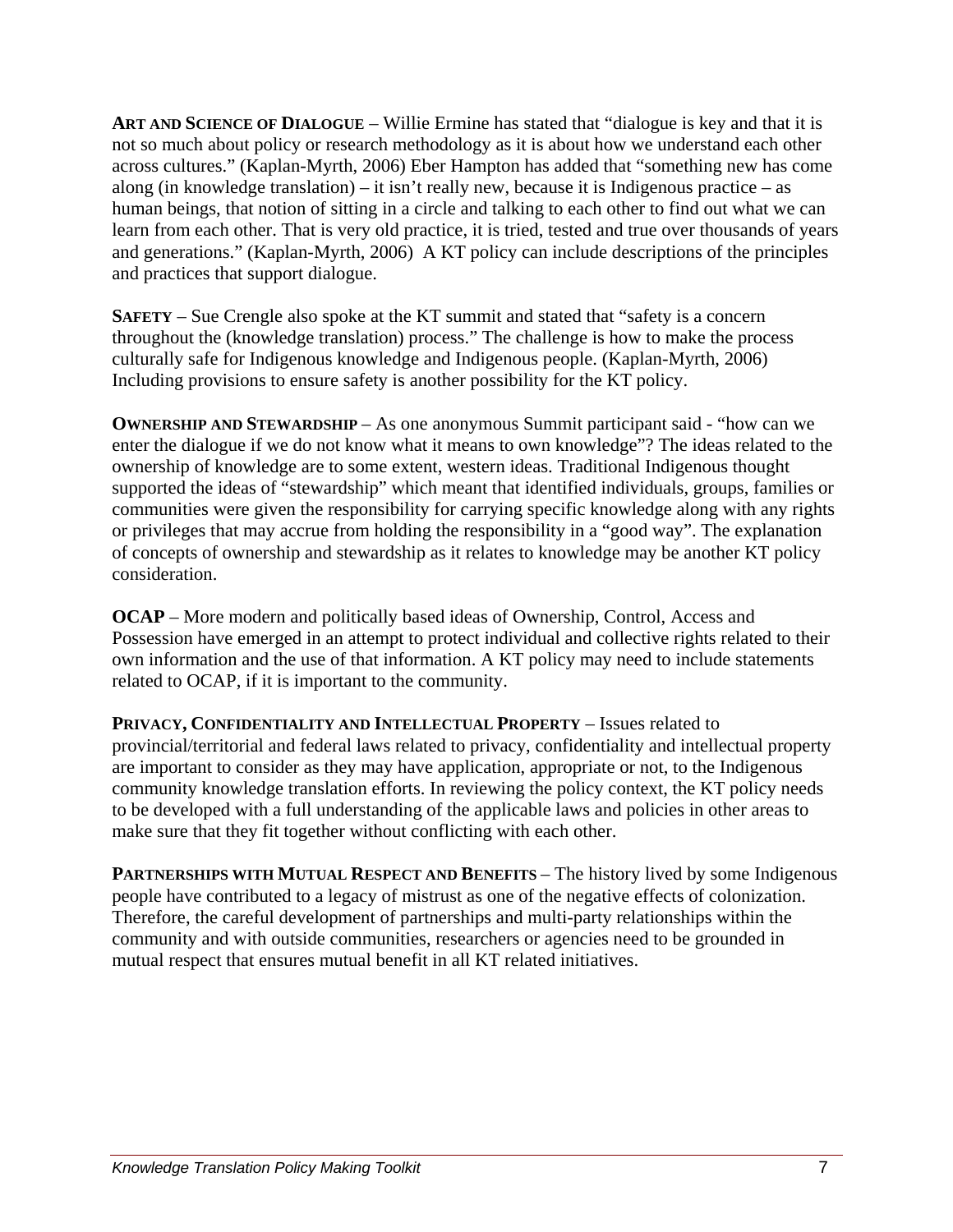# **4.0 How would a community develop a KT policy?**

#### **4.1 KT Community Context and Policy Making Environment**

Each community has its own unique context and policy making environment which must be taken into account in writing KT policy. The various elements and characteristics of the community and its surrounding policy making environment needs to be assessed and considered in developing KT policy.

Questions that could assist in customizing the approach described in this toolkit to your unique community context include:

#### **COMMUNITY CONTEXT**

*Are we an Inuit, Métis or First Nation community? What is our level of autonomy and authority over our own political and policy processes? What regional or national bodies do we have relationships with that might be able to assist us? (Examples: stage of self-government, delegated authority through administrative agreements, and relationship with Tribal Councils, or national political organizations, etc.)* 

*Where are we located geographically? (Examples: degree of urban, rural or remoteness of the community, with a province or territory, near large universities, etc.)* 

#### **POLICY CONTEXT**

*Do we have experience in policy processes that might help? Can we access assistance from a neighbouring community or regional/national organizations, if necessary?* 

*Do we have any laws of our own (self-government context) or provincial/territorial or national laws that we need to consider in developing our KT policy?* 

#### **KNOWLEDGE AND KT CONTEXT**

*What Indigenous and non-Indigenous knowledge is coming into our community, being accessed within our community or being taken out of our community?* 

*Do we have a history of knowledge being handled well in our community? What problems have we encountered in the past?* 

*Do we have any specific concerns about Indigenous or Traditional Knowledge and how it can be accessed, protected and used in a "good way"?* 

*What knowledge needs to be translated and why?*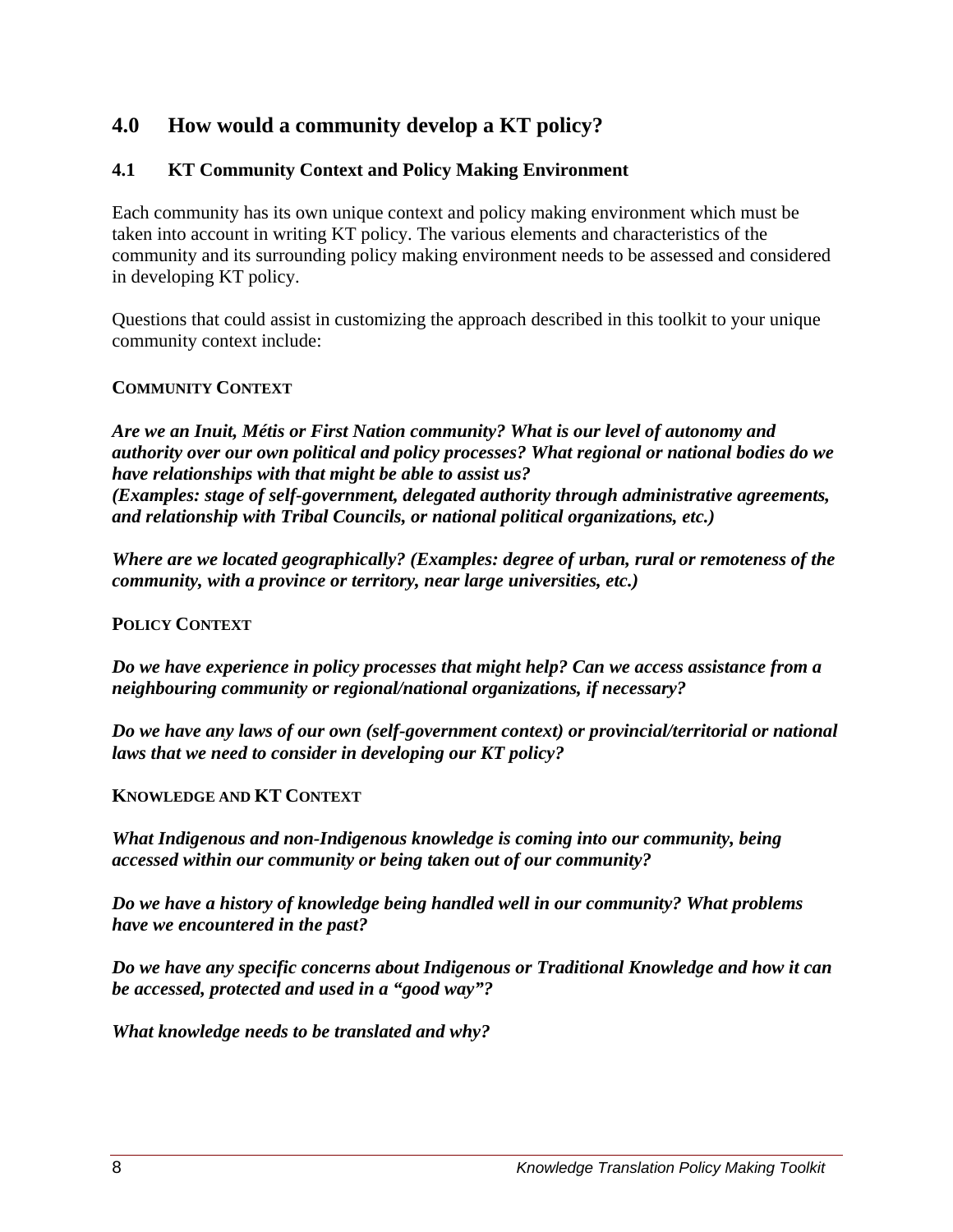#### **4.2 KT Policy Purpose**

If the community is considering the development of a KT policy, it is important to know why. A question that might guide the understanding of purpose is:

#### *Why is KT policy needed at the community level? What does it offer?*

*What issues or problems are we trying to solve?* 

*Are we seeing an increased number of research proposals that need to be assessed for knowledge translation related benefits for the community?* 

*Are we seeing an imbalance in the way Indigenous and non-Indigenous knowledge is considered and used to support decision making?* 

*Is health information being distributed in the community that is a poor fit for target audiences?* 

*Do we need more clearly established processes and protocols for dialogue and access to Indigenous knowledge?* 

#### **4.3 KT Policy Development Process**

Some of the important process considerations include:

- the process that you use and the relationships with the people engaged in the policy development process is as important as the policy itself;
- community input, engagement, and consultation ideas include: beginning with an open dialogue about knowledge, knowledge translation and use; developing a framework and then going out to the community for additional ideas; holding workshops, family "kitchen table" discussions or sharing circles with Elders on the land etc.; and
- ensure the full spectrum of people in the community are involved because women hold different knowledge from men and individuals and families hold different knowledge and a diversity of ideas due to their life experience and learning.

Some of the questions that might guide the design of a good process are:

#### *What process do we use to develop good policy that reflects the values and priorities of the community?*

#### *Who needs to be involved and how do we get them to stay engaged throughout the process?*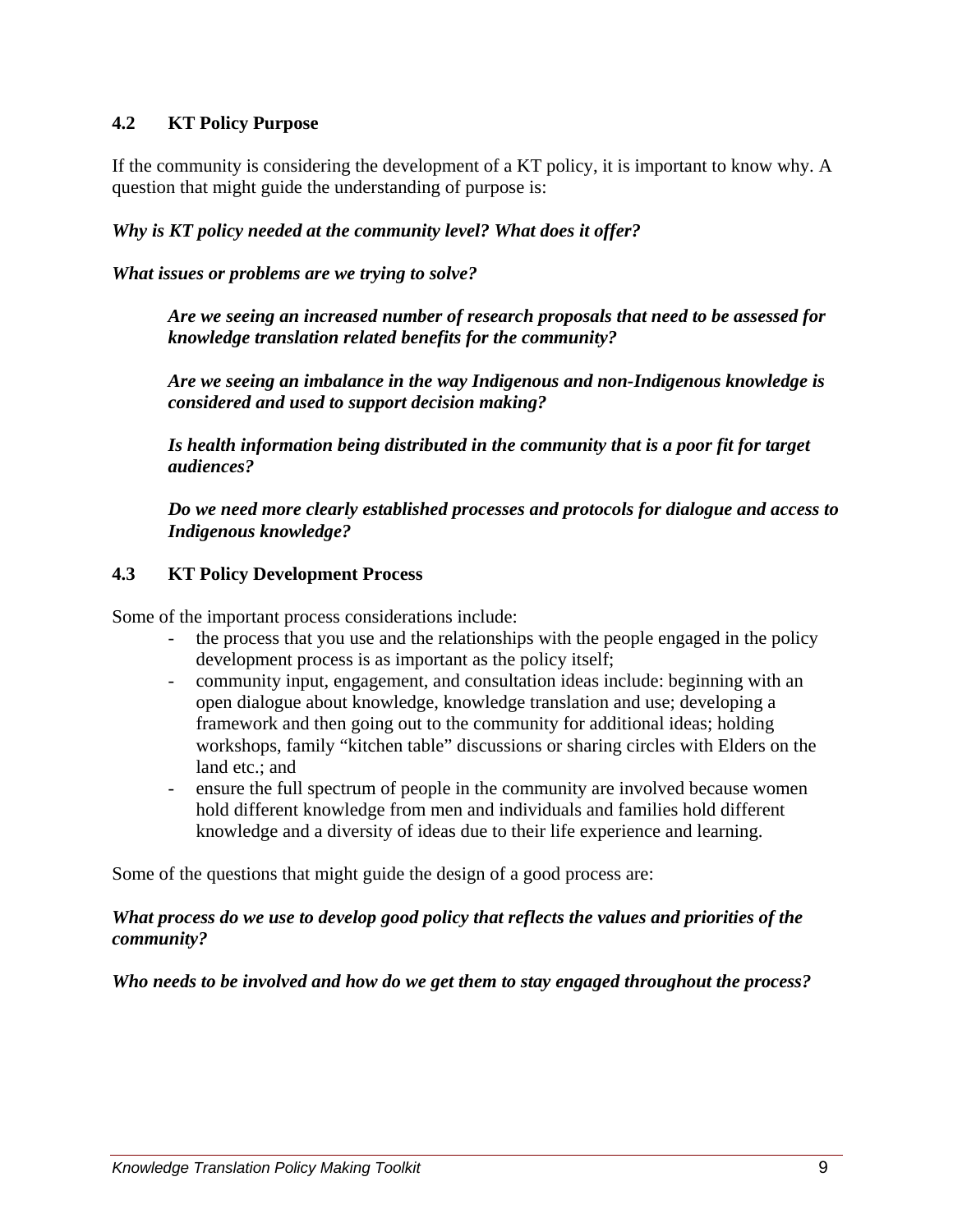#### **4.4 KT Policy Content**

Some of the important content considerations are as follows:

- what you choose to include or exclude is up to the community;
- usually it is best to start with more general and basic statements and information and proceed to more specific information in the middle and end of the policy;
- include definition of key words to help understanding and use of the policy
- keep it as short and clear as possible as you can always add and/or change it later;
- use section and sub-section numbers to make it easy to use and make reference to specific parts of the policy; and
- be clear on when the policy will be reviewed and the process to be used to amend the policy.

Some of the questions that might guide the development of content areas for the policy are:

#### *Where does knowledge come from – both Indigenous and western scientific?*

*How do we know it is "good knowledge" and that it is the right knowledge for the job?* 

*How do we translate and use knowledge in a "good way" to make a difference in the health and wellbeing of our community?* 

*How do we know who "owns" the knowledge and when does it matter?* 

*How do we know when and how knowledge needs to be protected?* 

*What are the options the community can protect traditional Indigenous knowledge or other knowledge that comes from the communities lived experience or research?* 

*Who gives permission to community members or others wishing to access and use knowledge that comes from the community?* 

*How does the community seek permission to use knowledge that comes from other people or other communities?*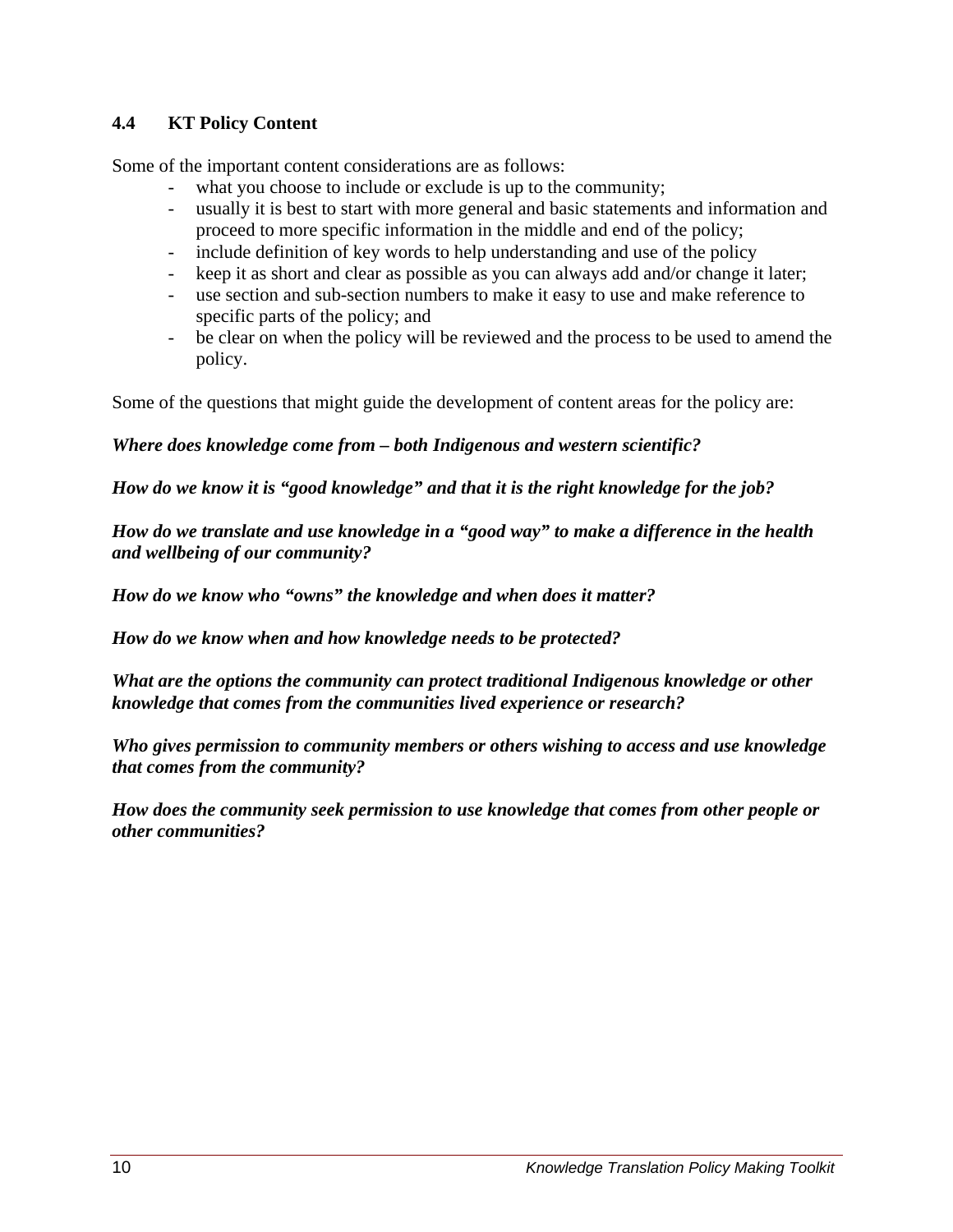# **5.0 A Knowledge Circle**

Finding a way of understanding how knowledge flows in and through the community may be helpful. The knowledge circle as described below is one way of thinking about it.

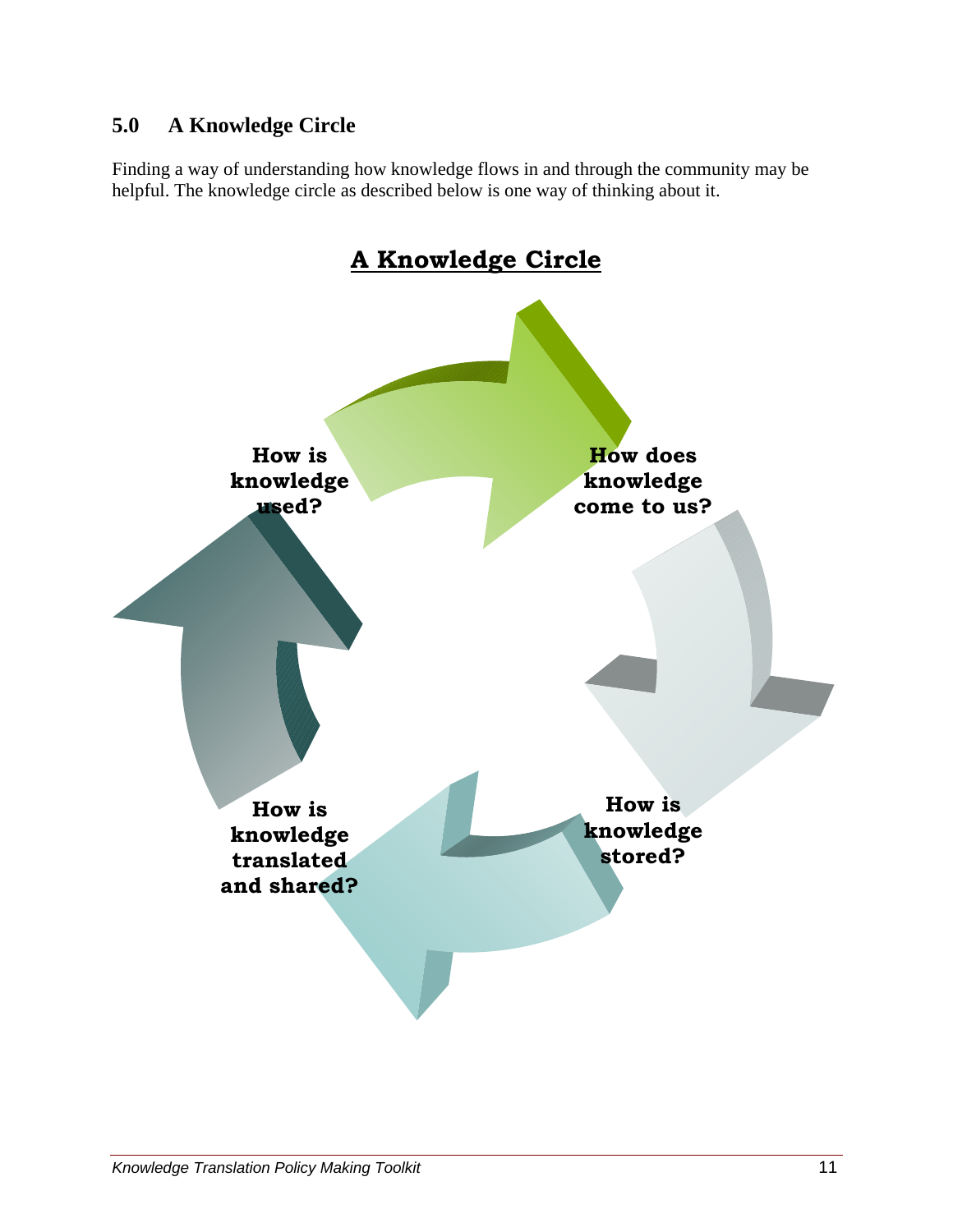#### **The Knowledge Circle**

#### **How does knowledge come to us?**

- emergence from the non-physical to the physical world
- intuition, inspiration and spiritual seeking
- dreams, visions, symbols
- nature trees, plants animals, rocks, land
- ancestors
- from life experience individually and collectively
- Elders, family members, community members, leaders
- good thinking and contemplation
- talking and working with others
- asking good questions and seeking answers
- problem solving
- apprenticeships traditional knowledge processes for passing on knowledge
- new connections between existing knowledge
- traditional knowledge research
- scientific research
- research formal and informal quantitative (numbers) and qualitative (thoughts, words and feelings)
- others

#### **How is knowledge stored?**

- told stories and legends
- drawings and graphics
- art, song and ceremony
- embedded in daily life
- oral traditions, protocols and traditional roles
- written form written stories and legends, articles, reports, books etc.
- educational curriculum and approaches
- videos, movies, websites
- published and distributed graphics and art
- others

#### **How is knowledge translated and shared?**

- story circles and story telling
- lessons embedded in stories, sharing circles
- art, song and ceremony
- teaching and healing circles
- Elders and traditional knowledge keepers
- around a table with tea and food
- development of multiple literacies oral, written, human development process, spiritual, emotional and others
- dialogue and discussion in person, using technology or sharing of written documents
- educational processes in formal institutions
- document synthesis and other research and writing projects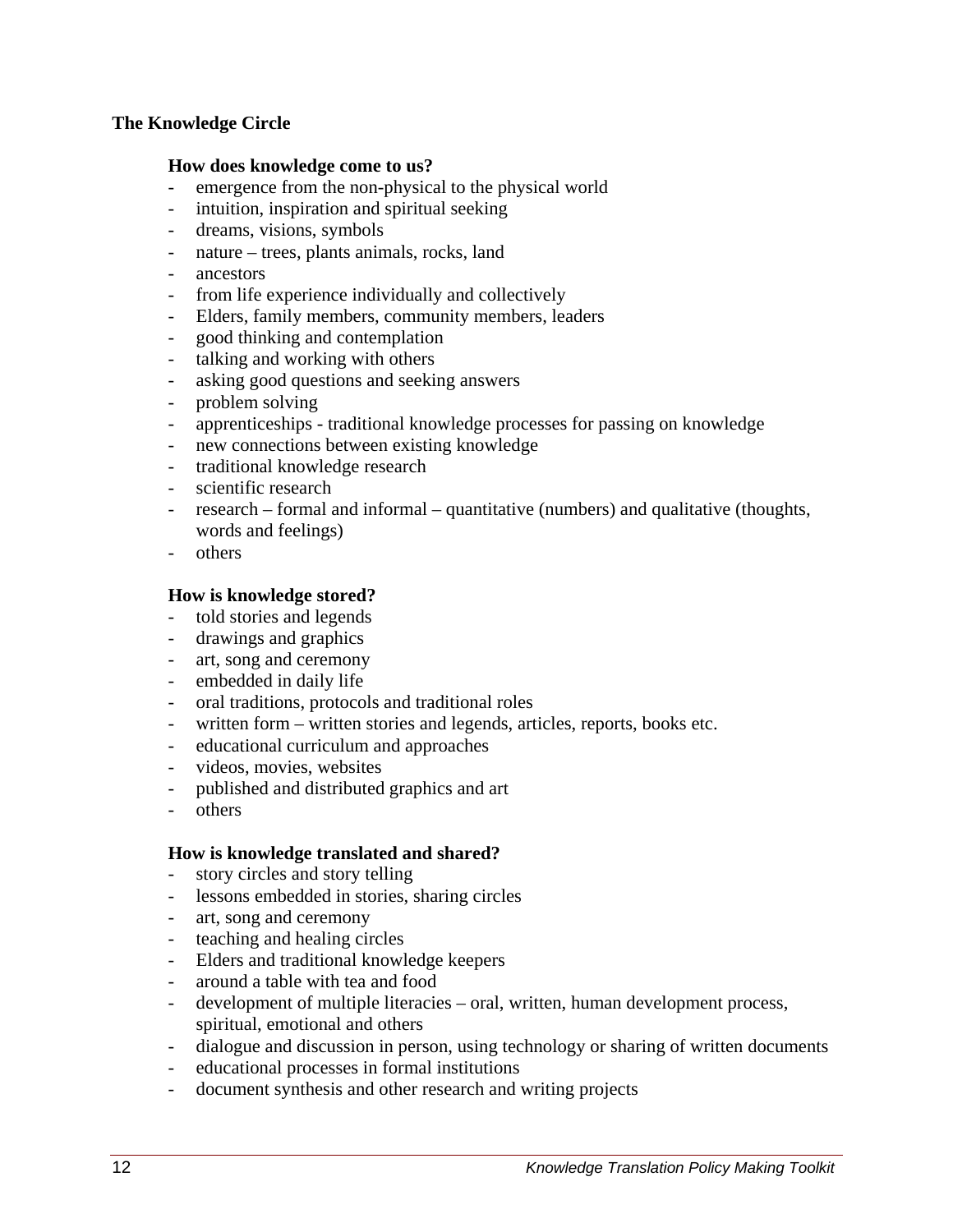- meetings, conferences and other gatherings
- published and unpublished documents
- others

#### **How is knowledge used?**

- daily life using information to "be a good person, live a good life, in a good way"
- to inform relationships teachings of respect, communication, community and peace, for example
- to solve problems
- to restore and renew culture
- to provide data/information/evidence (scientific and lived experience)
- to support learning and community capacity development (capacity for doing research, developing and implementing policy, designing and delivering programs, managing programs, people and resources, developing partnerships/collaboration and governance etc.)
- to improve research processes
- to support personal and organizational decision making
- to support the design, delivery and evaluation of programs and services (including clinical practices)
- to inform design and evaluation of health services delivery systems
- to inform policy development structures, processes and content within the Indigenous communities and outside
- others

#### **Understanding the Circle:**

- how knowledge is used creates new knowledge, and the circle repeats;
- knowledge can be "contaminated" at any point in the process;
- the overall assessment as to whether a knowledge circle is operating effectively and ethically at each stage is to assess the change and positive contribution made by the knowledge as it affects the health and wellbeing of individuals, families and communities;
- the use of knowledge links back to the beginning as the experience of using the knowledge generates new knowledge;
- business (private sector) uses knowledge in applied research, innovation and commercialization of new products and services to make money; and
- the public sector uses knowledge to create effective policy, programs and services to promote the "public good", govern and support a healthy, responsible and fair Nation.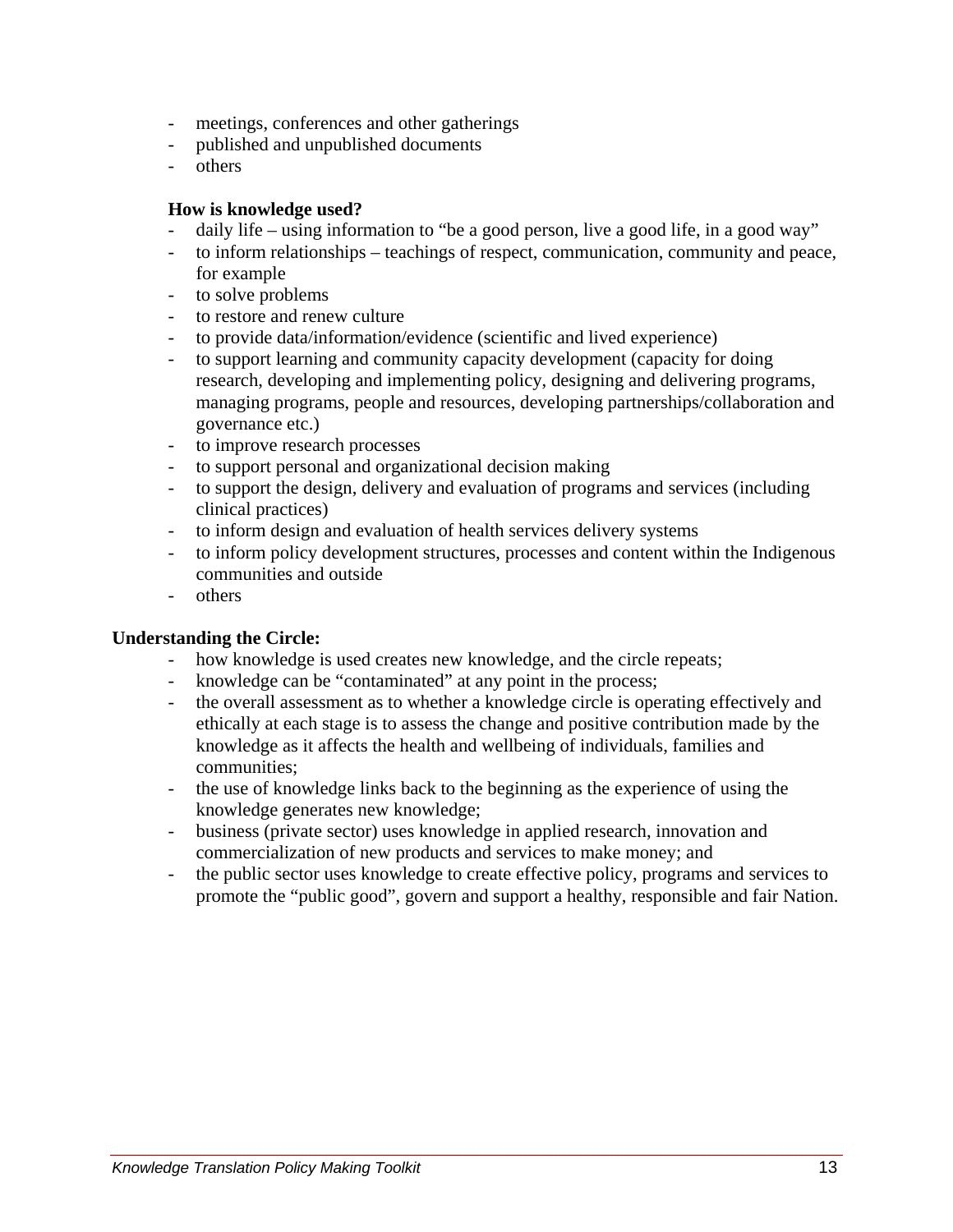**Knowledge as Water** – We can think about how water moves through natural and man made (built) processes. We can also compare how water (knowledge) can be translated (changed in form (ice, snow, water, cloud, steam) and shape as water takes on the shape of the transportation vehicle) contaminated or purified at each level:

How does knowledge (water) come to us?

- rainfall, snowfall
- from the earth

How is knowledge (water) stored?

- natural lakes, ice, snow and the water table
- built storage reservoirs and tanks

How is knowledge (water) translated and shared?

- changed in form from clouds to rain or snow to ice and back again
- transported naturally by rivers and underground streams
- transported as steam, water or ice by pipe, truck or bags of ice
- stored in by human and animal bodies

How is knowledge (water) used?

- to support life in humans, plants, animals, fish and birds
- to carry nutrients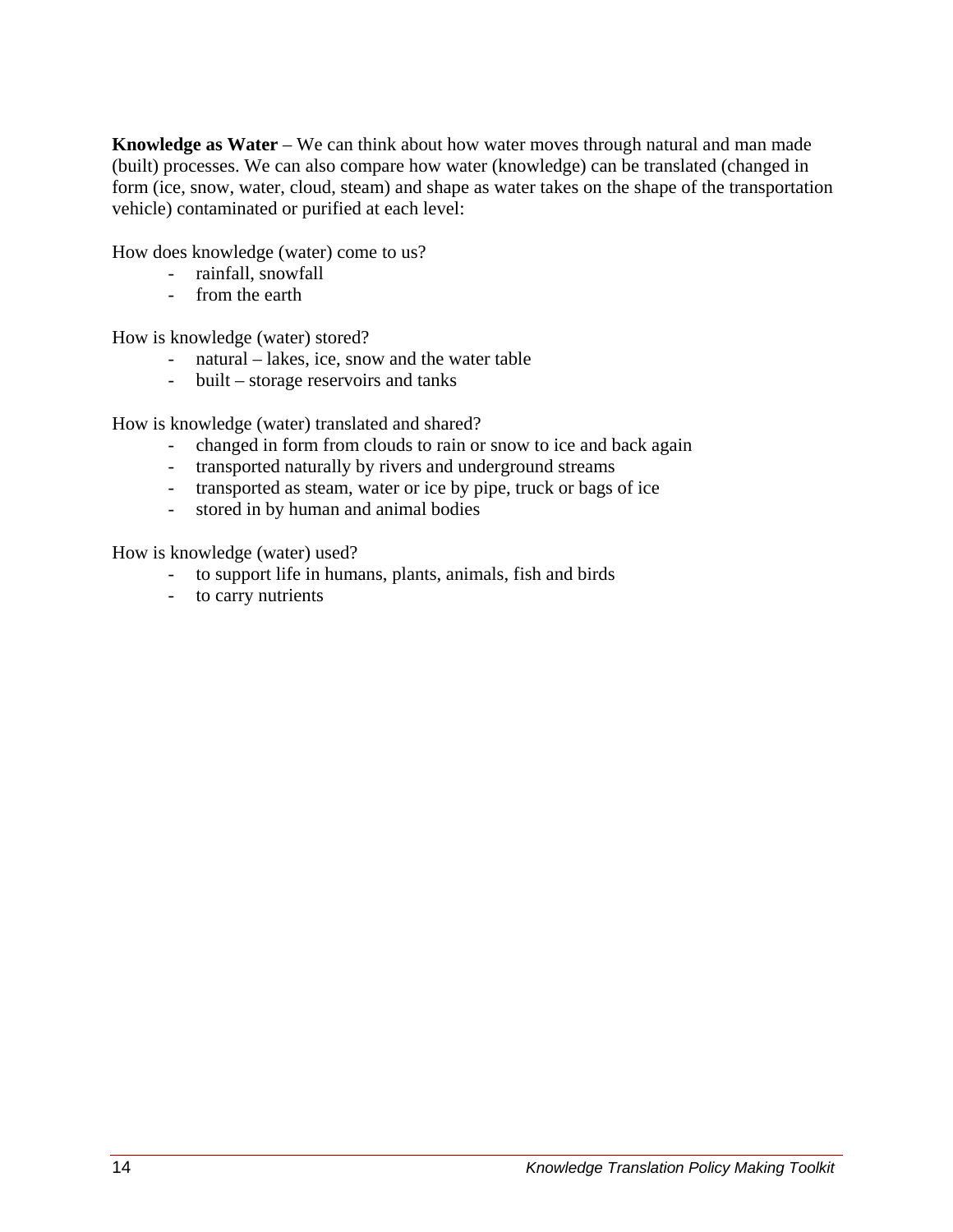# **B. A Sample KT Policy Outline for Reference**

The outline provided here may be used as a skeleton around which your policy may be developed. Sections may well be added and deleted as the community sees fit. This section begins to answer the question of "what might a KT policy look like?"

### **Section 1: Purpose and Scope**

Some of the questions that might be considered in this section include:

*What is the purpose of the policy?* For example, is the purpose to guide the decisions of health staff and political decision makers within one community, a group of communities or some other collective? Is the purpose to only guide decisions about knowledge translation or does it also include other topics?

*What is the scope of the policy – what is included and excluded?* For example, does it cover both Indigenous and non-Indigenous knowledge and ways of knowing or just one? Does it only cover knowledge translation? For example, the policy may state that it does not include research proposal approval or research agreement development policy, as a separate but connected policy is in place or under development. Perhaps the scope does include the KT related aspects of research proposal review and engagement.

*What are the related policies?* For example, the community may have a research policy, and Indigenous knowledge policy and/or a traditional healers policy that might connect with this policy. The KT policy may make reference to sections of the other policies to define the connection without significant overlap or conflict between the policies.

## **Section 2: Definition of Terms**

Some of the questions that might be considered in this section might include:

#### *What are the key words and concepts used in the policy that need to be defined to make sure people using the policy fully understand what is being communicated?*

*Are there Indigenous language, English or French words that need to be defined or explained?* For example, the use and full explanation of Indigenous language terms for knowledge, wisdom, respect and sharing could be very powerful additions to developing an approach that is supported by local traditional philosophy and values.

For example:

- Evidence
- Local or Traditional Knowledge
- Respect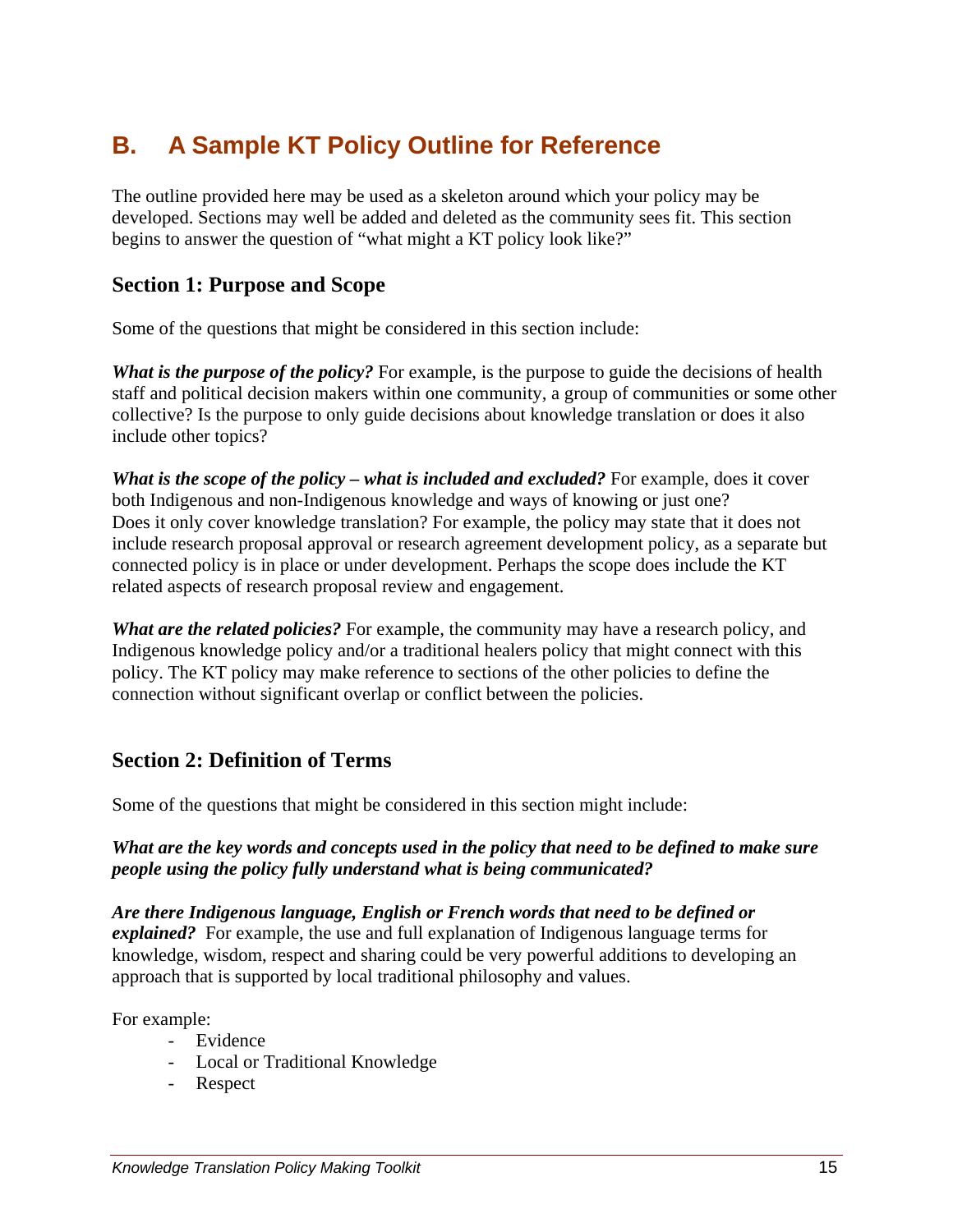### *Would these and/or others be included and what do they mean to you?*  **Section 3: Principles**

Some of the questions that might be considered in this section might include:

#### *What are the most important principles that need to be kept in mind when looking at KT questions?*

#### *What principles need to be used to assess whether or not a decision is a good one after it is made and implemented?*

For example, some of the principles that have emerged in discussions to date include the following:

- Stewardship
- Individual ownership
- Collective ownership
- Protection
- Honouring Indigenous knowledge and ways of knowing
- Respecting knowledge keepers: traditional, community and other
- Sharing within the community
- Trans-cultural knowledge sharing consensus based
- Wisdom and spiritual clarity
- Future generations oriented
- Flexibility
- Partnership
- Community relevance
- Mutual benefit
- Transparency
- Community involvement and engagement

#### *Would any of these or others be included and what do they mean to you?*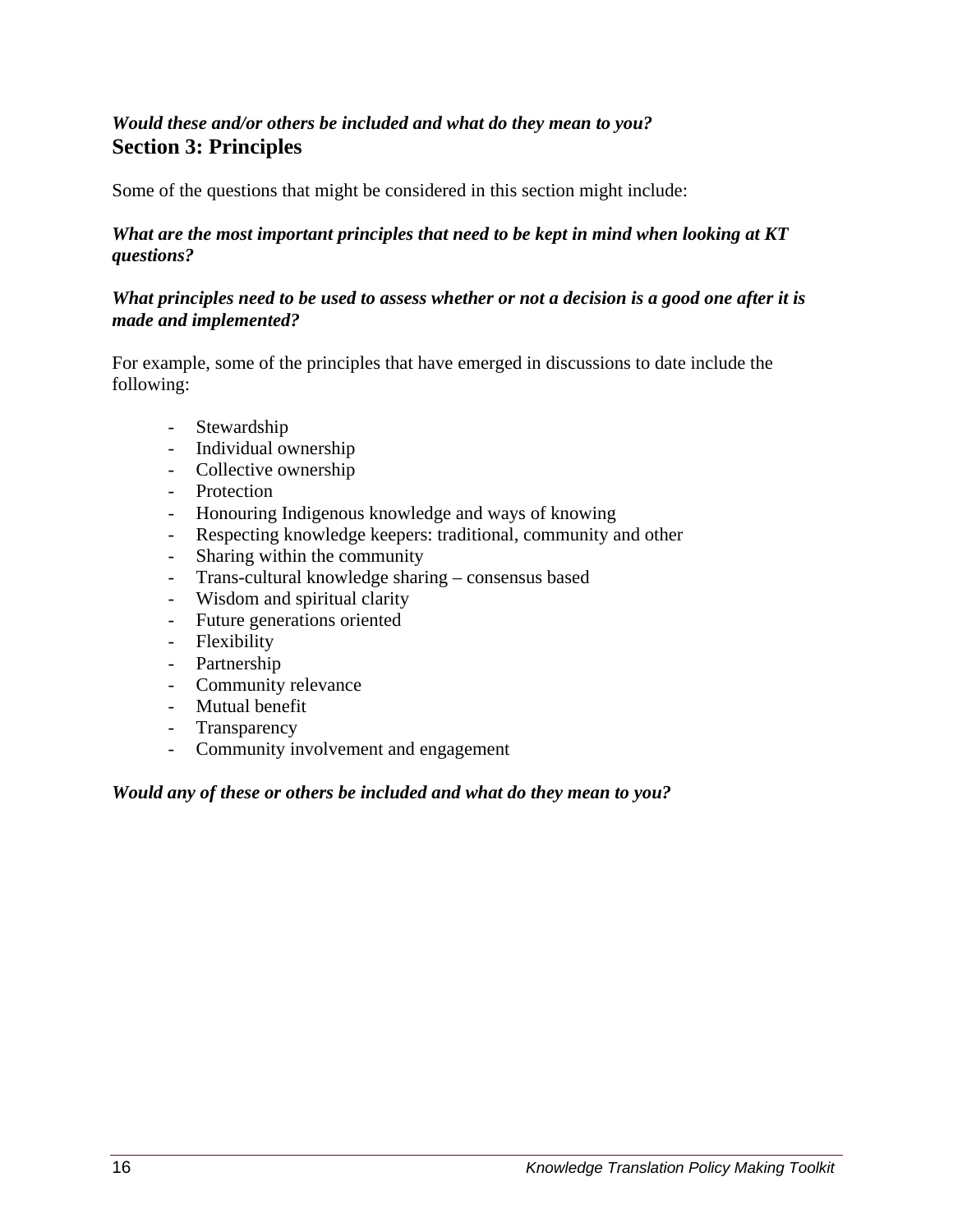## **Section 4: Roles and Responsibilities**

Different individuals and groups may need to be involved to do the most effective knowledge translation, depending on the nature of the knowledge. For example, if it is clinical knowledge related to new advances in diabetic care, the nurse and the Community Health Representative may want to work together with a few diabetics to translate the knowledge. This work could be done in a meeting room or office anywhere. If the knowledge relates to traditional uses of medicinal plants that are of interest to a researcher, the Elder or traditional knowledge keeper may want to use a culture broker or language interpreter to assist in the translation and also in working through any approval process that may be in place with the community leadership. The best place for this knowledge to be translated might be on the land during a particular time of year when the plant is growing and ready for harvest.

Some of the questions that might be considered in developing this section might include:

#### *Who are the key players in knowledge translation now and in the future?*

*What are their roles and responsibilities?* For example, in some Indigenous traditions, responsibilities come before rights and as roles and responsibilities are carried out in a respectful manner, so rights within relationships and communities are earned. This is a statement of philosophy that is part of some Indigenous thinking and could be reflected in this section coming before the next section on rights.

For example, role and responsibilities:

- Researcher
- Educator
- Educational Institution
- Traditional Knowledge Keeper
- Community Knowledge Keeper
- Knowledge Translation Teams
- KT Ethics Review Team
- Others

#### *Would these or others be identified as key people or groups in your policy and what would be their roles and responsibilities?*

*Would any of them have individual and collective rights and how do these relate to their roles and responsibilities within the community context and beyond?*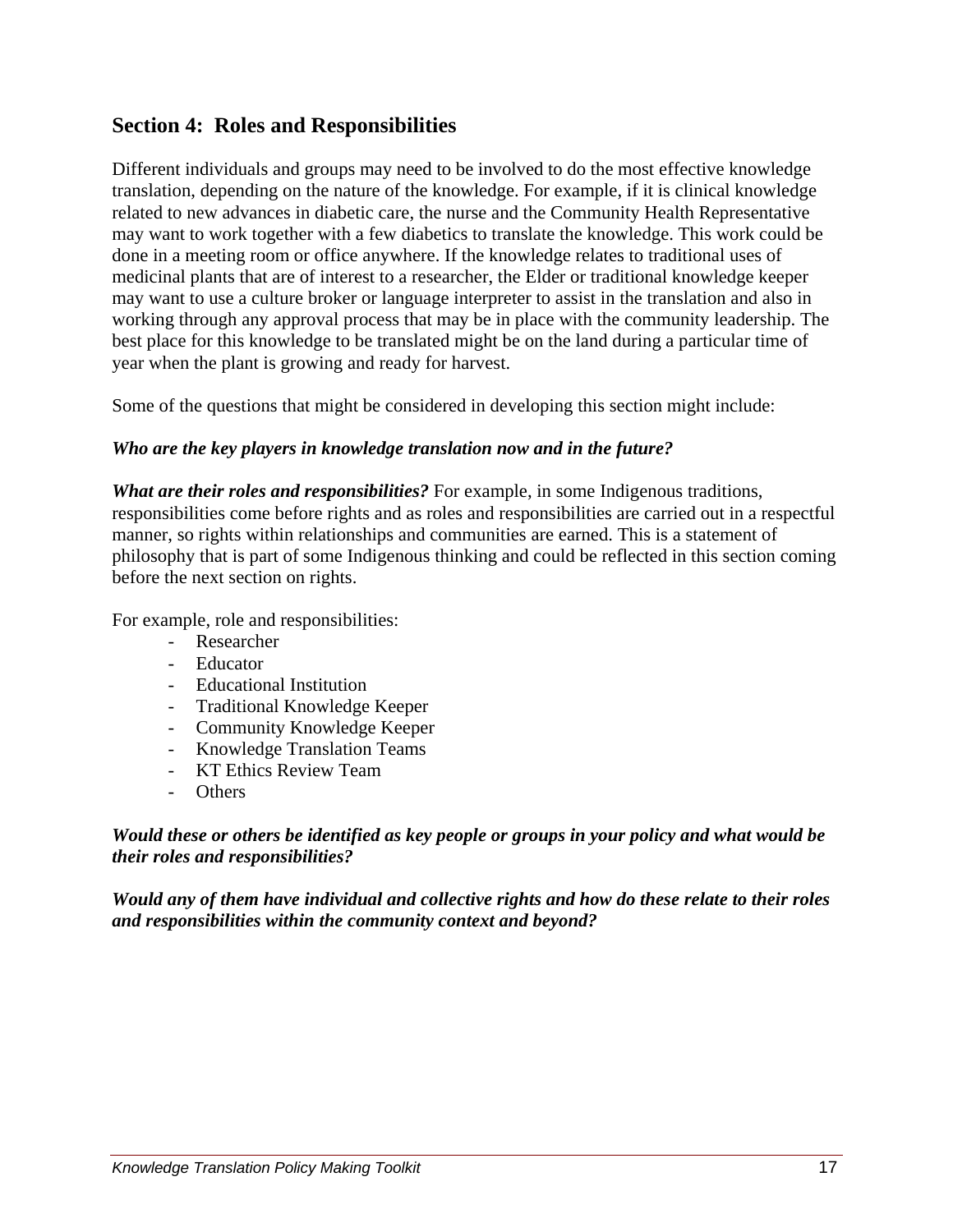# **Section 5: Knowledge Translation Structures**

This section could set out options for knowledge translation structures – groups or bodies that might exist or be created to perform KT tasks.

For example:

- Elders' Council or College
- KT Dyads or Pairs of Individuals
- KT Gatherings
- NAHO FN, Métis and Inuit Centres as Partners
- Knowledge Communities example Communities of Practice (CoP)
- Universities or Research Centres or Institutes as Partners
- Individual Researchers or Educators as Partners

#### *Would these or others be identified as KT structures or groups in your policy and what would be their roles and responsibilities?*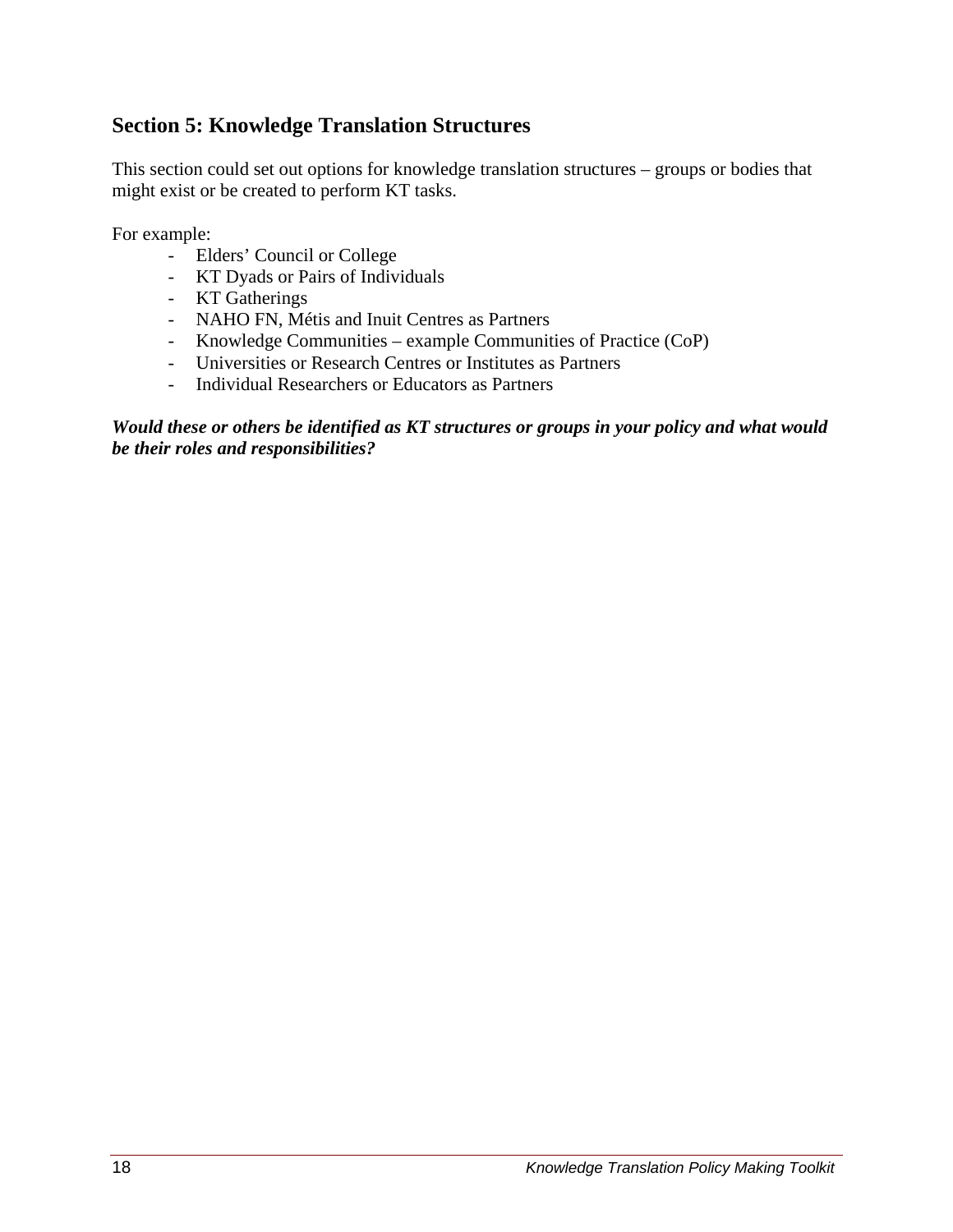# **Section 6: Options for Knowledge Translation Processes**

This section could set out a number of KT processes that could be used by the groups or bodies (see structures above).

Examples include:

#### **Understanding and Using Protocols in Seeking Medicine Teachings**

One of the key processes that need to be described may be the protocols involved and the protection of medicine teaching or other sacred knowledge.

#### **Setting Priorities for Knowledge Translation**

Setting priorities for which knowledge needs to be translated and what essential elements of the knowledge need to be included in order to ensure understanding and appropriate application.

For example, some of the priorities identified in the gatherings so far include:

- human relationships family, couples, child-raising
- mental illness and emotional well-being
- intergenerational effects of residential schools and child welfare interventions in families

#### **Identifying the Best People and Location**

Knowledge that is connected to land may be best accessed in land-based settings. It may be best to invite people with knowledge of the land to locations on the land to talk about what they know.

#### **Assessing the Quality of the Knowledge**

The processes for assessment of knowledge may include examining the following:

- knowledge as "evidence"
- validation
- confirmation from other people or sources of knowledge
- using multiple sources or "lines of evidence"
- asking how "academically sound" the process was for collecting and documenting knowledge
- using cultural processes for validation of knowledge and respecting knowledge keepers

#### **Assessing the Relevance, Importance and Community Benefit of Research Proposals**

A KT lens needs to be used in the overall assessment of research proposals that asks the question of how the knowledge generated will be translated and used to help the community improve health.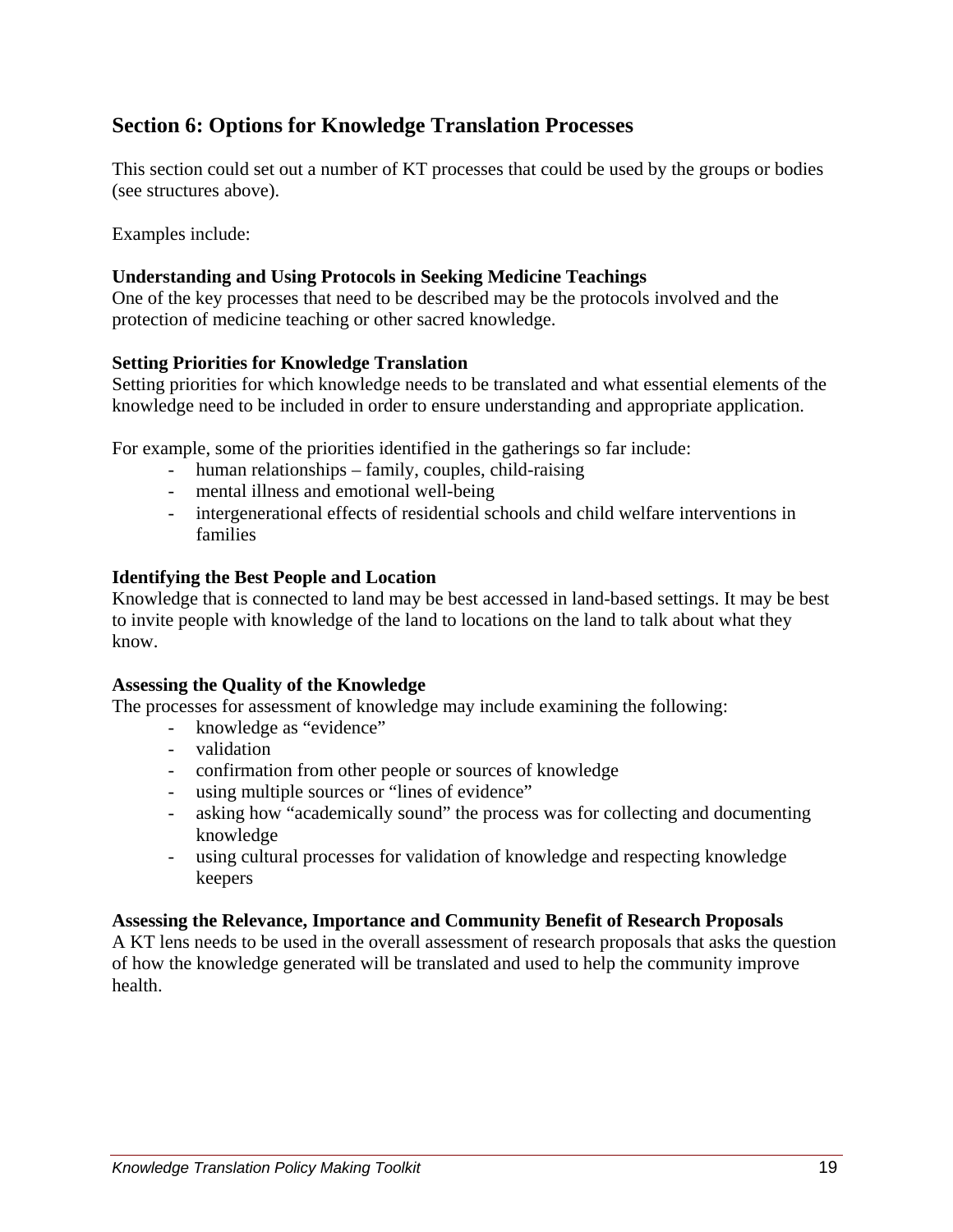#### **Assessing the Quality of the Relationships**

At least two levels of relationships may need to be assessed including the relationship between the knowledge keeper and knowledge user as well as the relationship between the people and the knowledge.

#### **Assessing the Ethics or "Goodness" or "Rightness" at each Stage**

In order for the knowledge to be "good knowledge, developed by good people and used in a good way" ethical concerns in the whole knowledge circle need to be identified and dealt with. These include:

- Ethical concerns in the accessing or creation of knowledge
- Ethical concerns in the knowledge translation process
- Ethical concerns in applying the translated knowledge
- Ethical concerns related to assessing community benefit and positive outcome

#### **Developing KT Teams**

The policy may speak to how to develop knowledge translation teams with a related process that makes sure the knowledge is translated in the best way. The definition of the "best way" would be to look at the use or application of the knowledge and making sure that it goes as well as possible and that the process ensures community benefit.

#### **Appropriate Methods for Knowledge Translation and Application**

The appropriateness of the KT methods depends on how the knowledge was generated and stored as well as plans for knowledge translation and application or use. The question of who is the owner, keeper or steward of the knowledge is also central to the identification of appropriate methods. More work may be needed in developing uniquely Indigenous and community based methods that work along with or instead of mainstream methods of doing knowledge translation.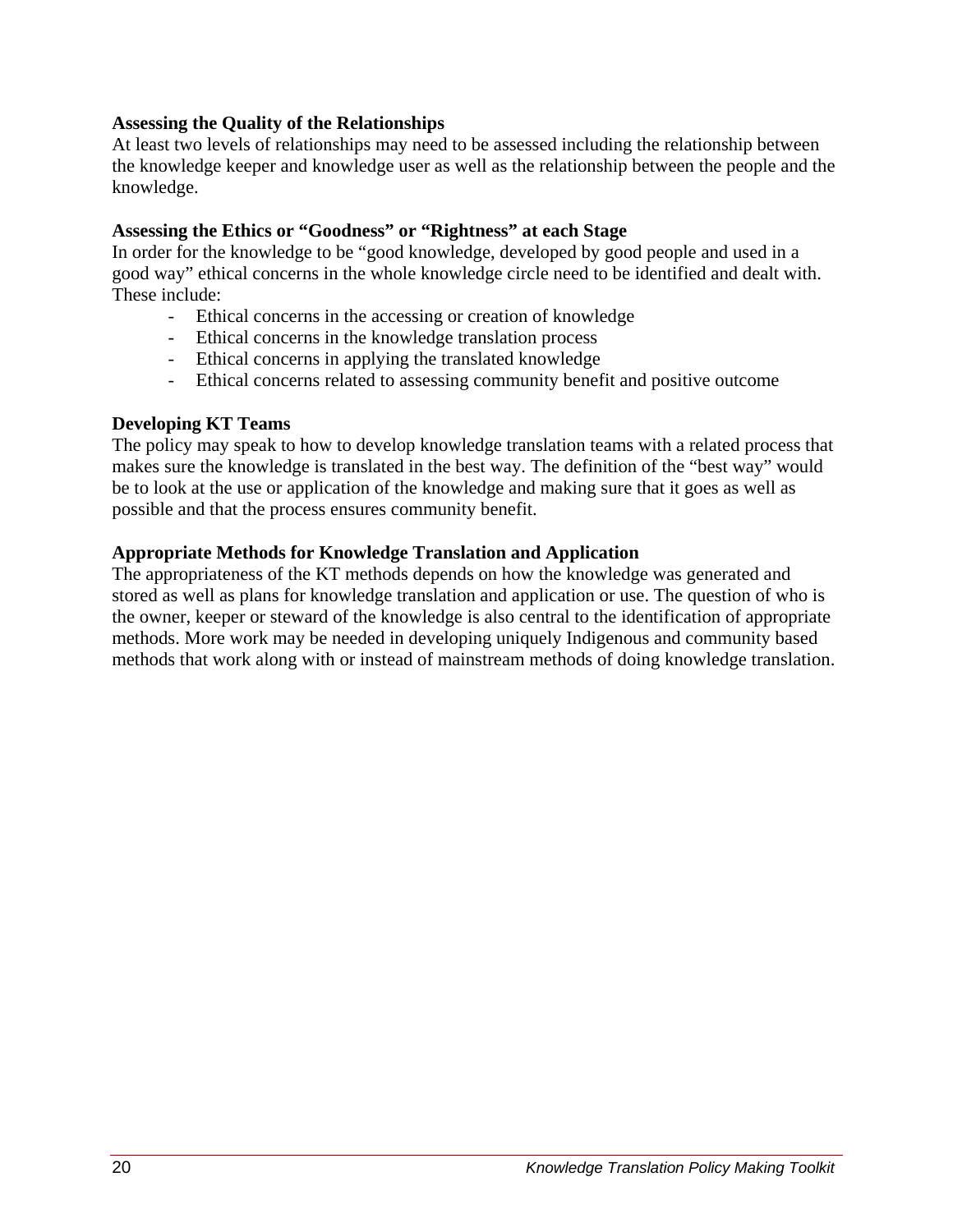# **Section 7: Knowledge Sharing, Dissemination or Distribution and Feedback**

This section sets out options for sharing knowledge within the community or to outside audiences, what should be considered and how it is to be done.

Some of the questions that might be considered in developing this section include:

#### *Who needs to have access to this knowledge?*

*What method would be most effective in getting the knowledge into their hands?* 

*What kind of language (plain or technical, Indigenous language, French, English etc.) needs to be used? Would pictures or graphics would be helpful?* 

*What permission do we need from a person or group to release or publish the knowledge?* 

*How can we find out if the intended audiences have received the knowledge and if they have used the knowledge?* 

*How can we find out whether the use of the knowledge has made a positive difference in health?* 

#### **Examples of knowledge sharing vehicles:**

- Word of Mouth
- Meetings and Conferences
- Websites
- Local or regional publications newsletters, local newspapers and magazines
- Aboriginal or Indigenous Media newspapers, magazines, websites, newswire services, journals
- Mainstream Media newspapers, magazines, academic journals

#### **Examples of permission that may be needed:**

- This subsection would set out rules for sharing, accessing, publication and dissemination of knowledge. It would set out procedures and protocols on how to seek permission as needed
- Approaching Elders or Knowledge Keepers with "appropriate protocol" for advice, guidance and permission to proceed
- Review and recommendation or decision by the local communication person or committee
- Review and decision by local political decision makers
- Review and decision by partners or their organizations (researchers, organizations etc.)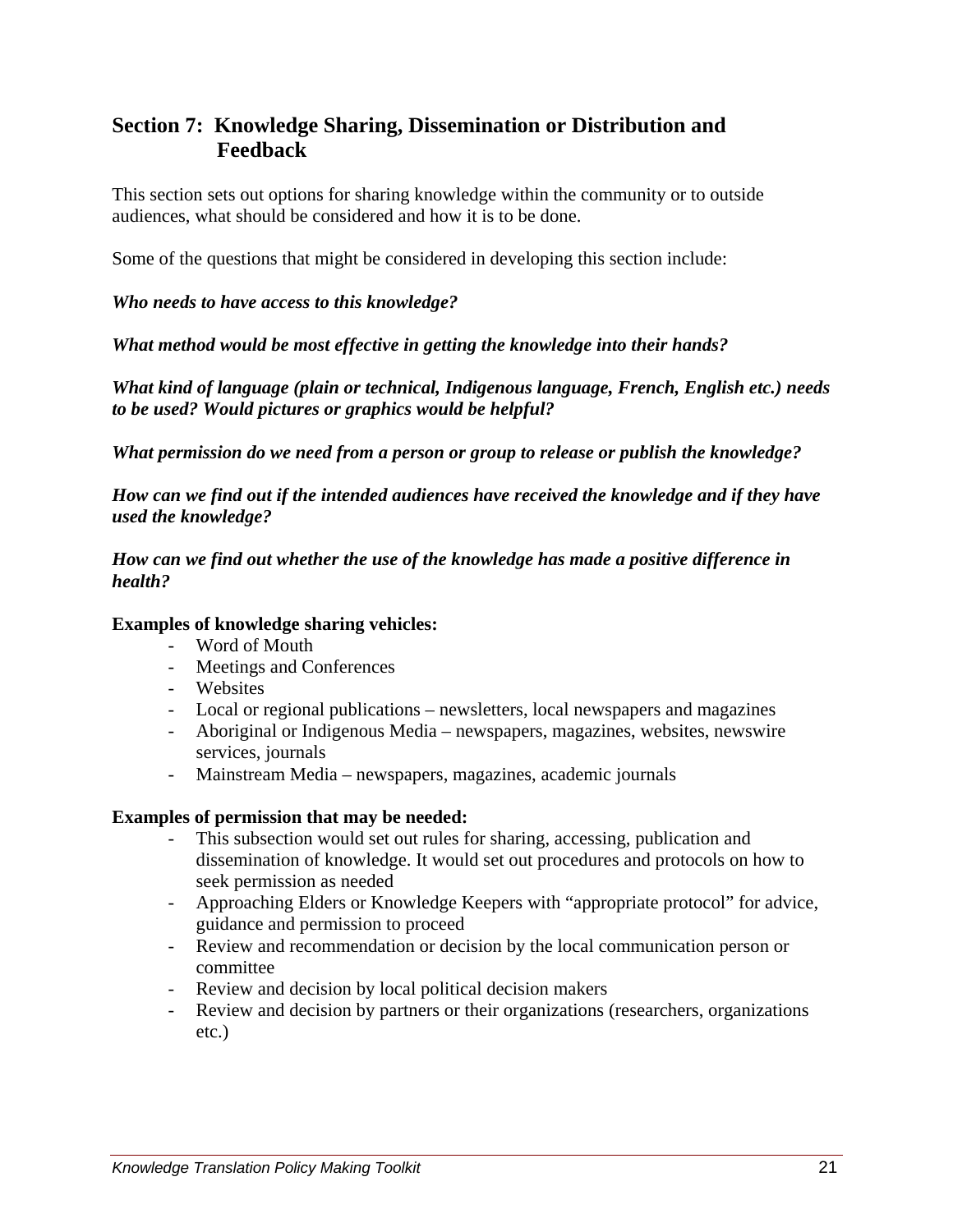#### **Examples of feedback and evaluations mechanisms:**

- Word-of-mouth feedback from individuals and organizations receiving or asking for the knowledge
- Formal follow-up and evaluation of sharing, dissemination or distribution work
- Counting and documenting the nature of requests for follow-up information or access to knowledge
- Assessing the quality of the communication and relationship developed through the sharing
- Counting hits on a website
- Counting distribution numbers of publications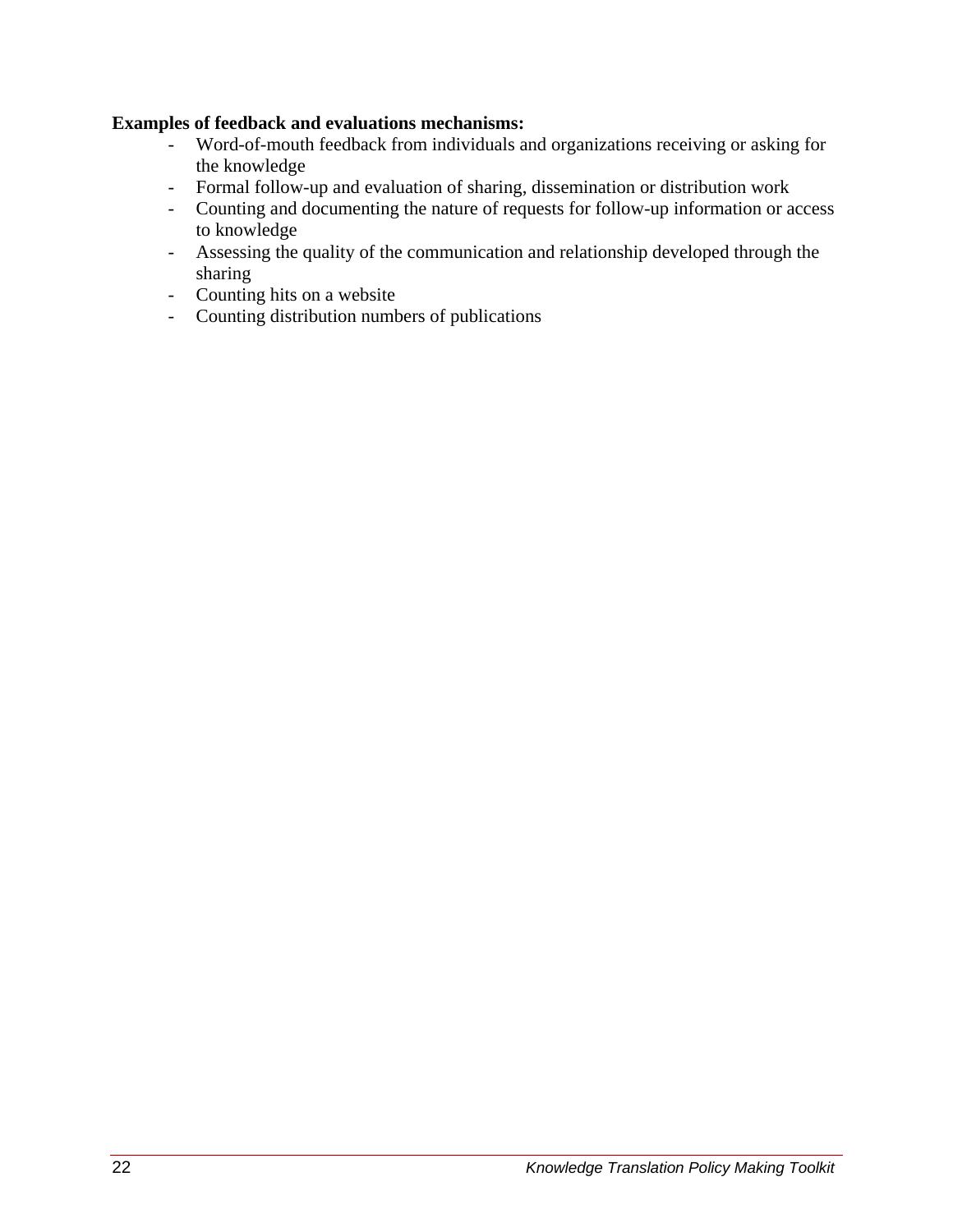## **Section 8: Policy Amendment Process**

The policy needs to speak to the process for amendment. For example, it may talk about a review every two or three years and identify the review body (perhaps a committee) as well as the decision making body for approval of the revised policy.

The questions that may be helpful in guiding the development of this section include:

*How frequently will the KT policy be reviewed?* 

*Who will be involved or consulted during the review?* 

*Who will be included in the group to make a final decision on the revised KT policy?* 

# **Section 9: Guidelines for Implementation of the KT Policy**

This section will provide guidance on the implementation of the KT policy. It may identify a lead person or group charged with the responsibility to oversee and monitor implementation. It may include information on plans for evaluation of the implementation process as well.

The questions that may be helpful in guiding the development of this section include:

*Who is responsible for providing the information needed to the people who will be involved in KT in the community and beyond (outside communities, groups, agencies, researchers etc.)?* 

*What information needs to be shared?* 

*How will we make sure the policy is being used?* 

*How will we know that we have developed a policy that is clear and effective and covers all of the necessary points?*